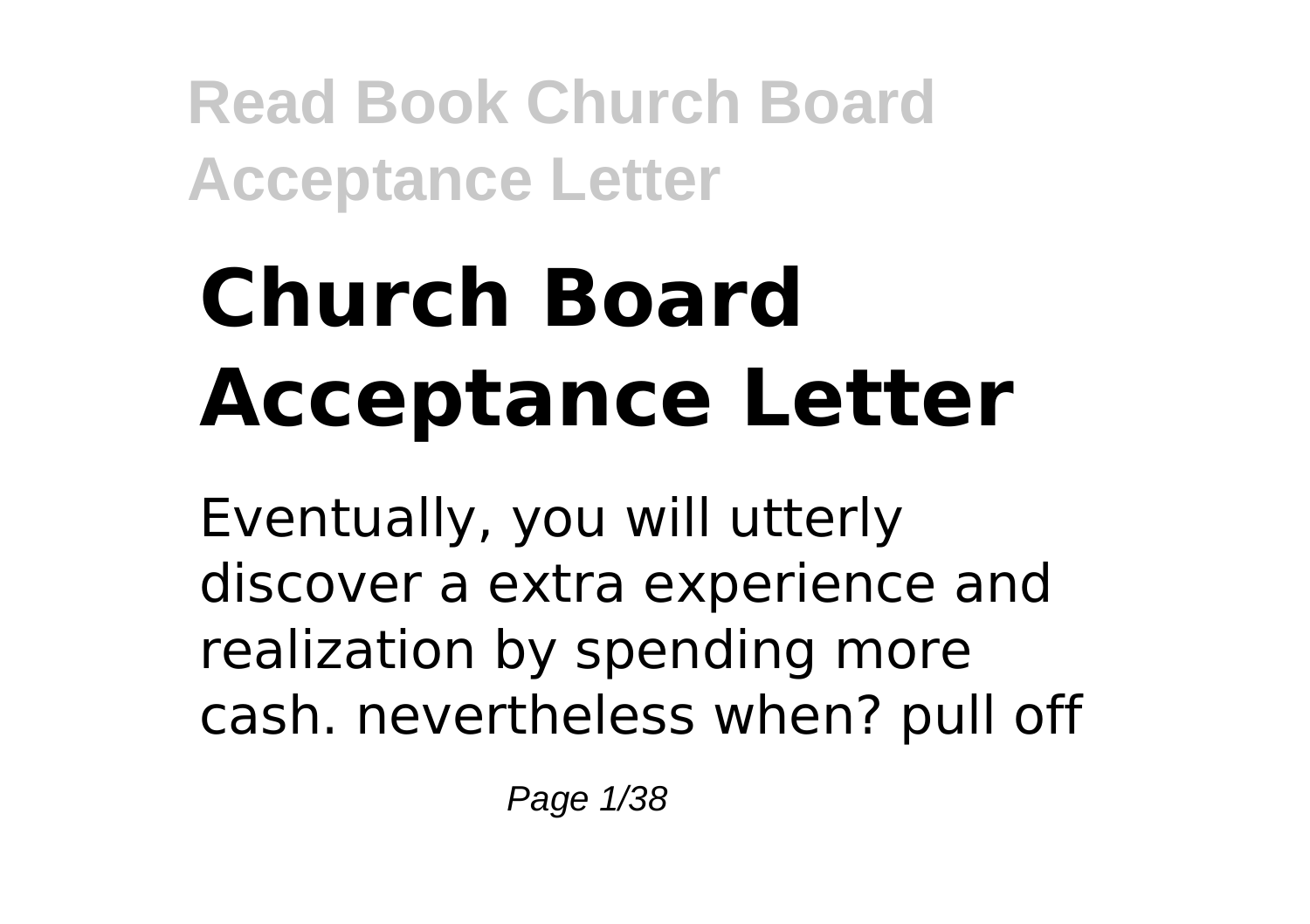you say you will that you require to get those all needs next having significantly cash? Why don't you attempt to get something basic in the beginning? That's something that will guide you to understand even more on the subject of the globe, experience, some places, Page 2/38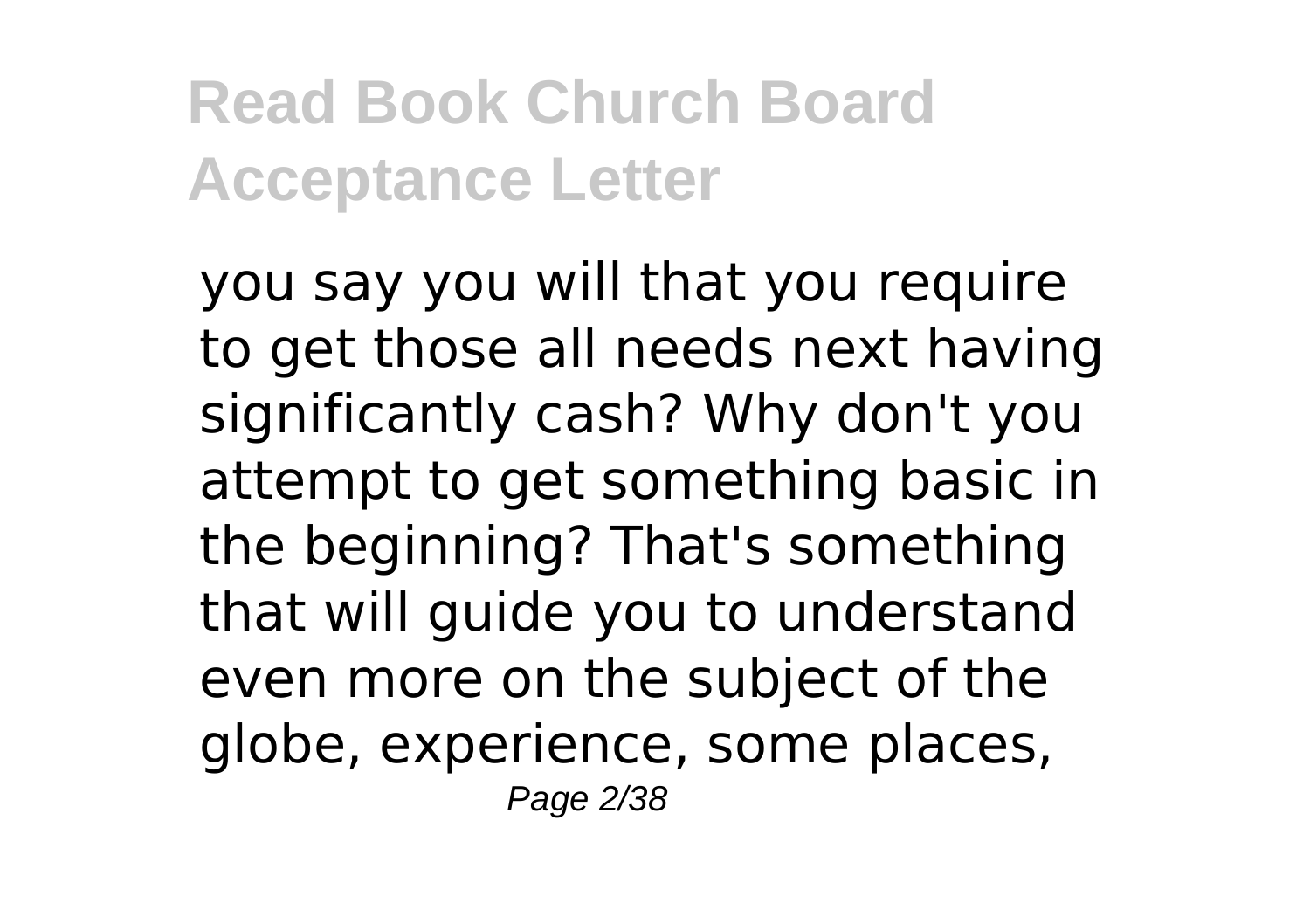in the same way as history, amusement, and a lot more?

It is your no question own period to act out reviewing habit. in the midst of guides you could enjoy now is **church board acceptance letter** below.

Page 3/38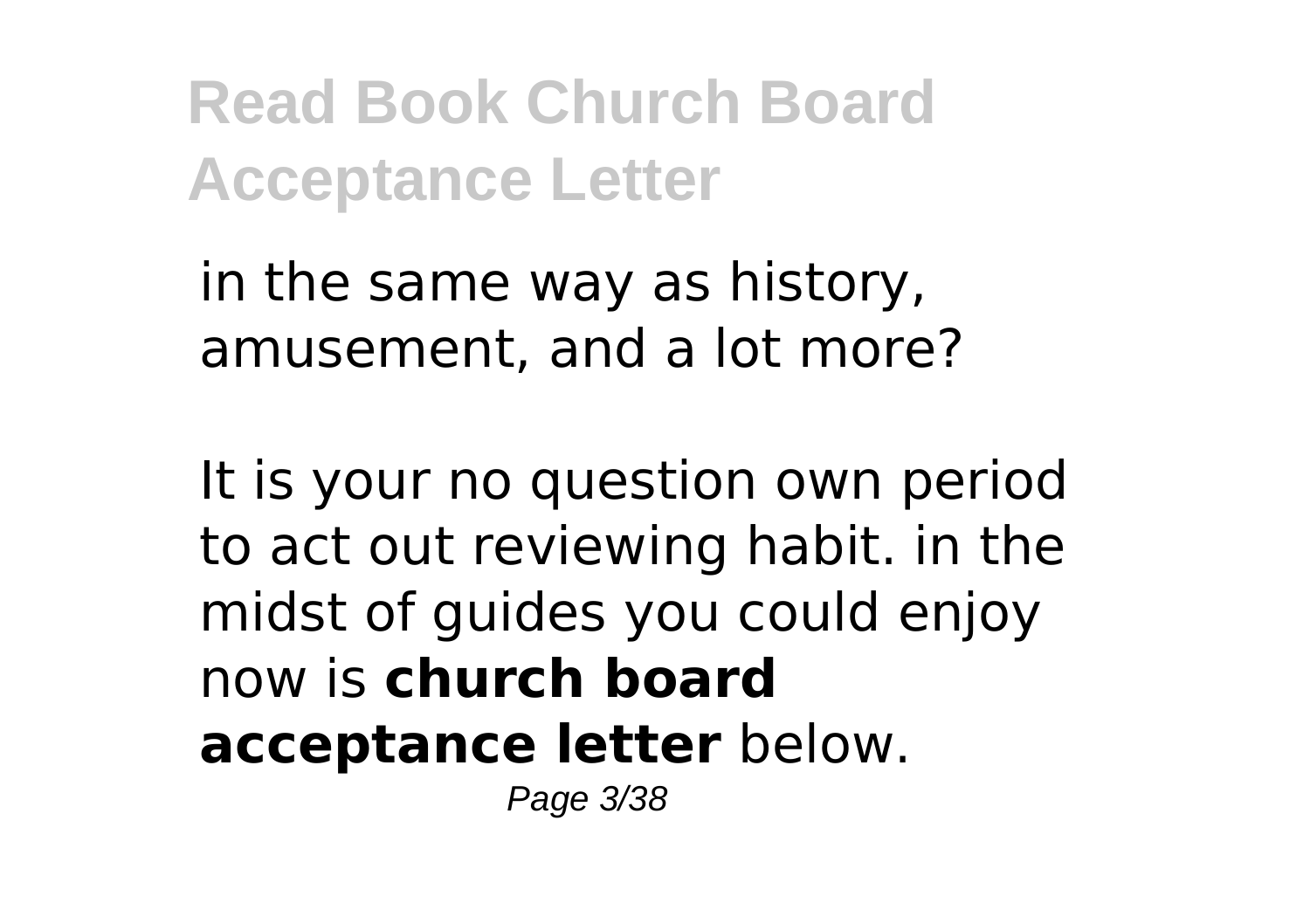If you're looking for an easy to use source of free books online, Authorama definitely fits the bill. All of the books offered here are classic, well-written literature, easy to find and simple to read.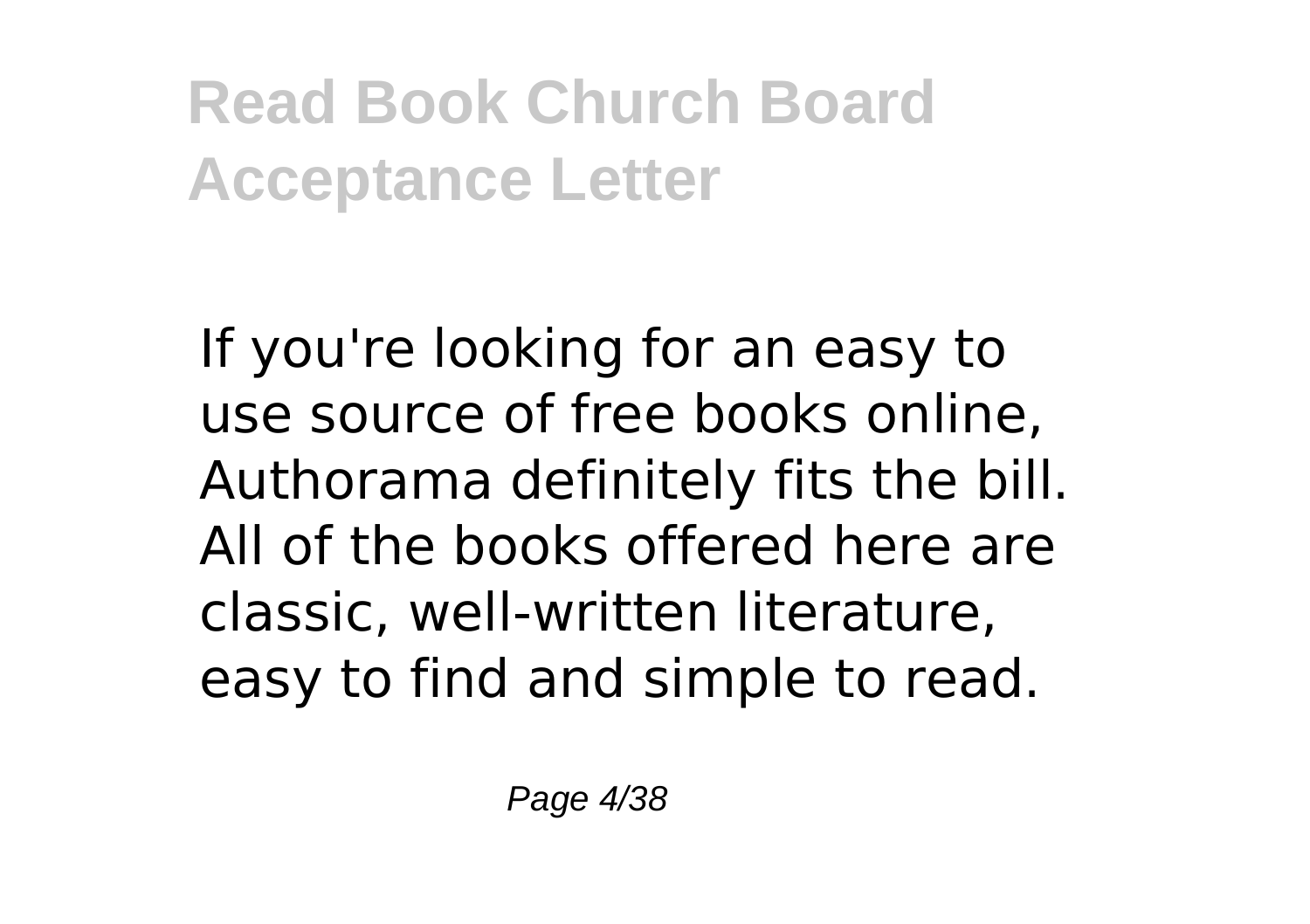## **9 Essential Church Communication Letters [Free Sample]**

Apart from when writing to his Holiness, the easiest rule of thumb and the best way to seem respectful is to start your letter as "Dear[Rank]" as in "Dear Bishop", Page 5/38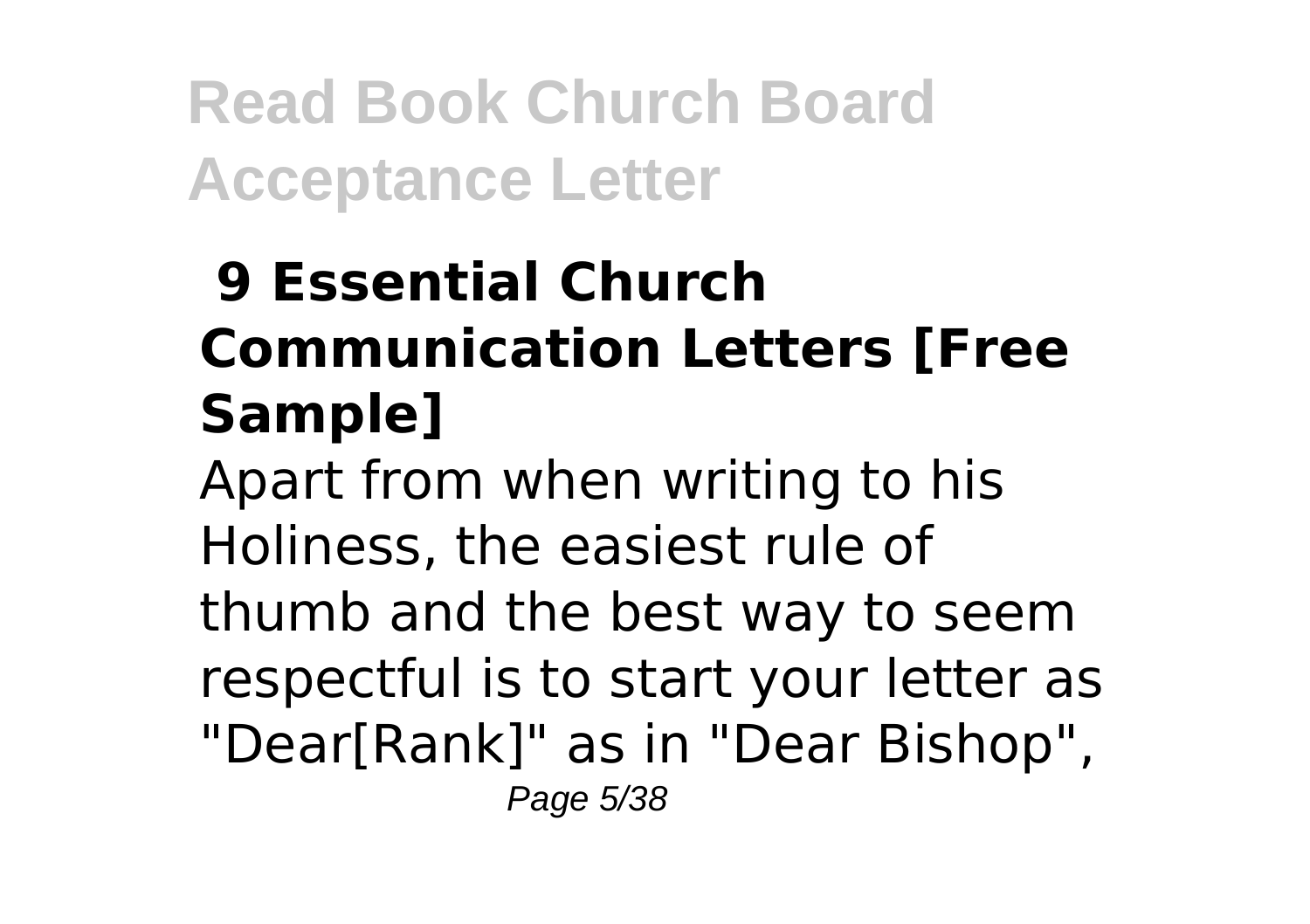or "Dear Vicar". Letters to religious leaders can be formal or informal depending on the content or your relationship with the recipient. Begin your letter with the proper salutation.

### **FREE Sample Acceptance**

Page 6/38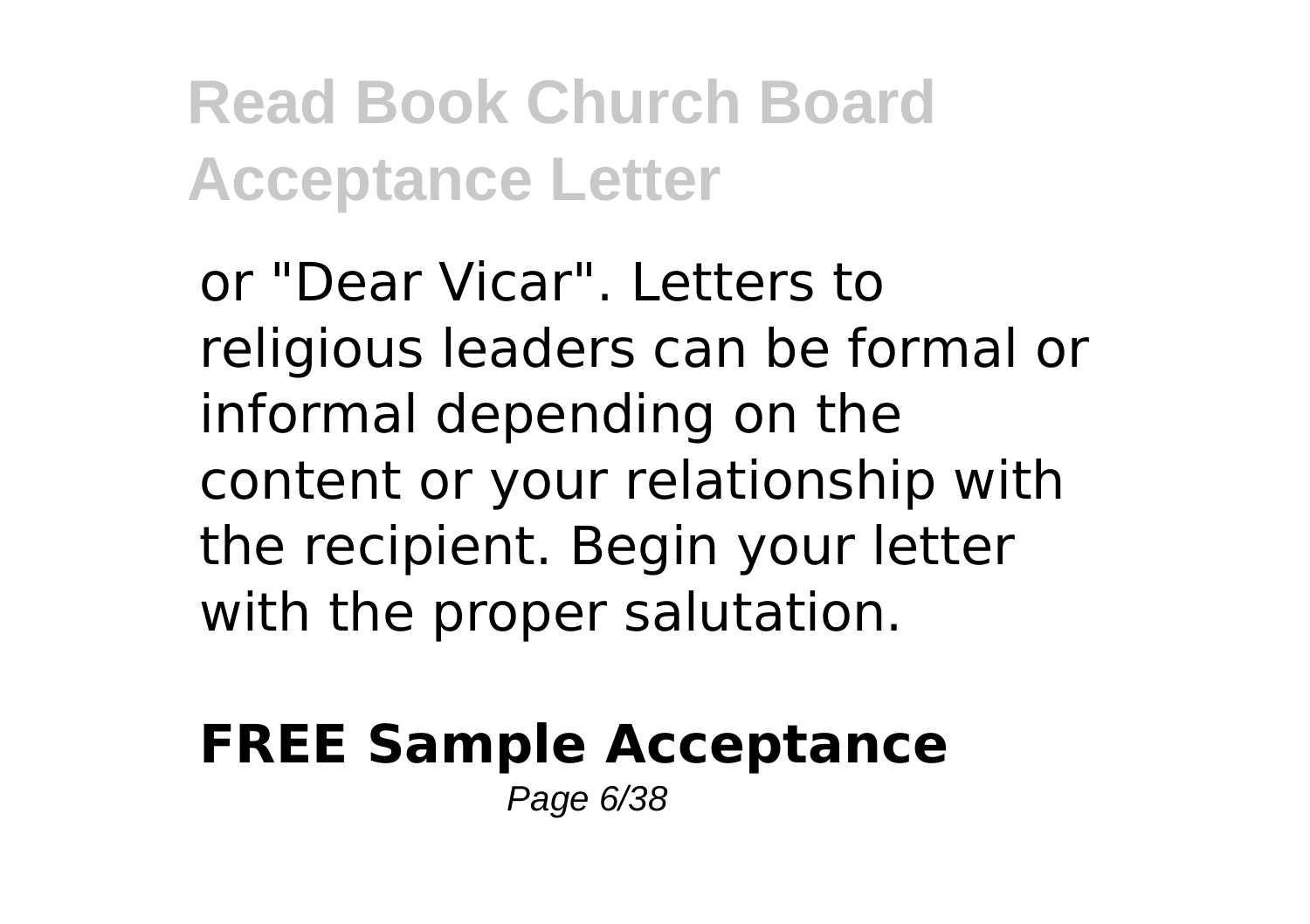### **Letters**

Church Resignation Letter Samples Sample 1. This church resignation letter announces your resignation as you are dissatisfied with the ways of the church without being insulting or offensive. [Date] [Name and Page 7/38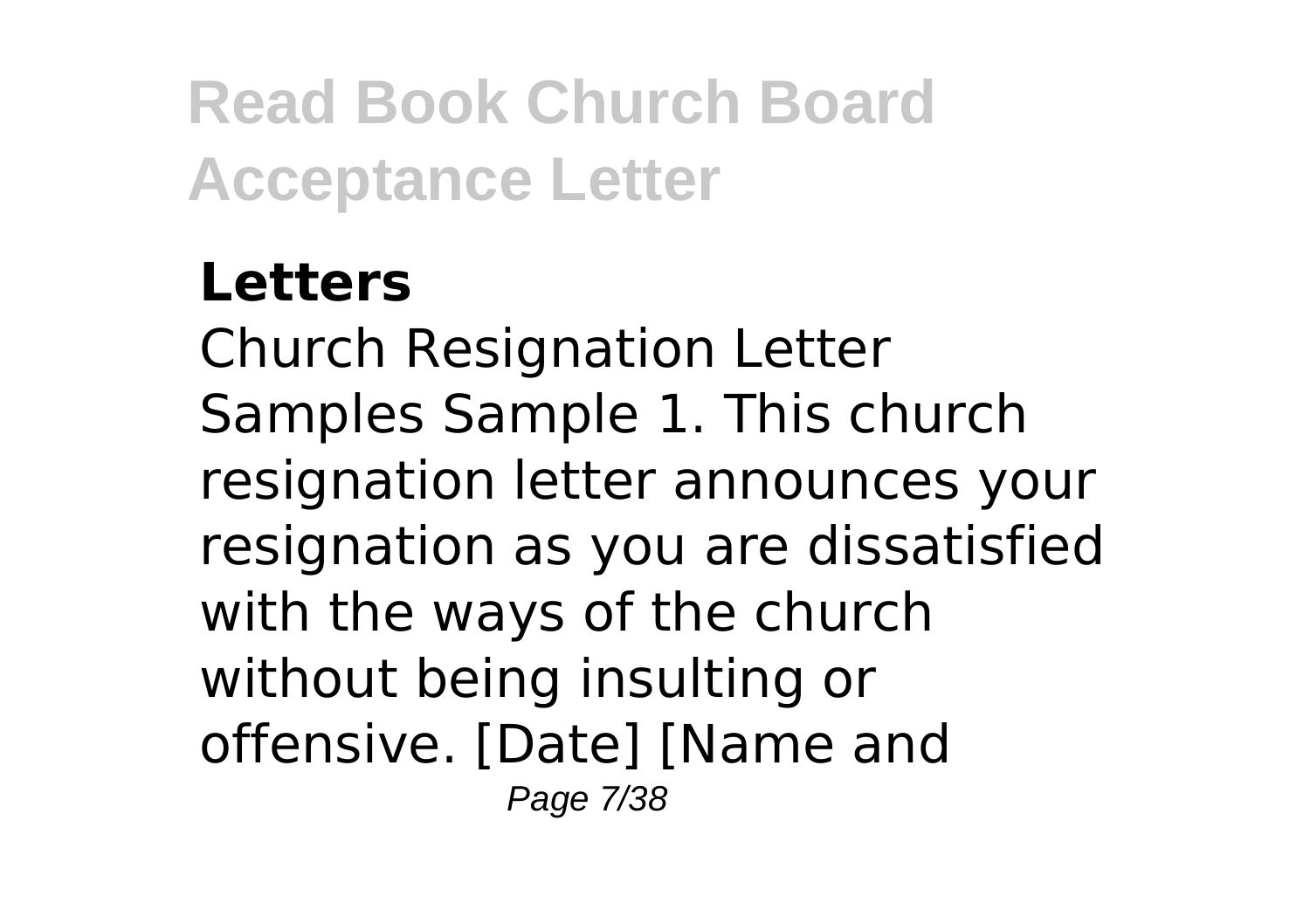address of the church] Dear Pastors, It is with regret that I am resigning from the [name of the church], effective this date.

**Letters for Churches and Pastors | My Church Letters** Acceptance Letter. by John Shank Page 8/38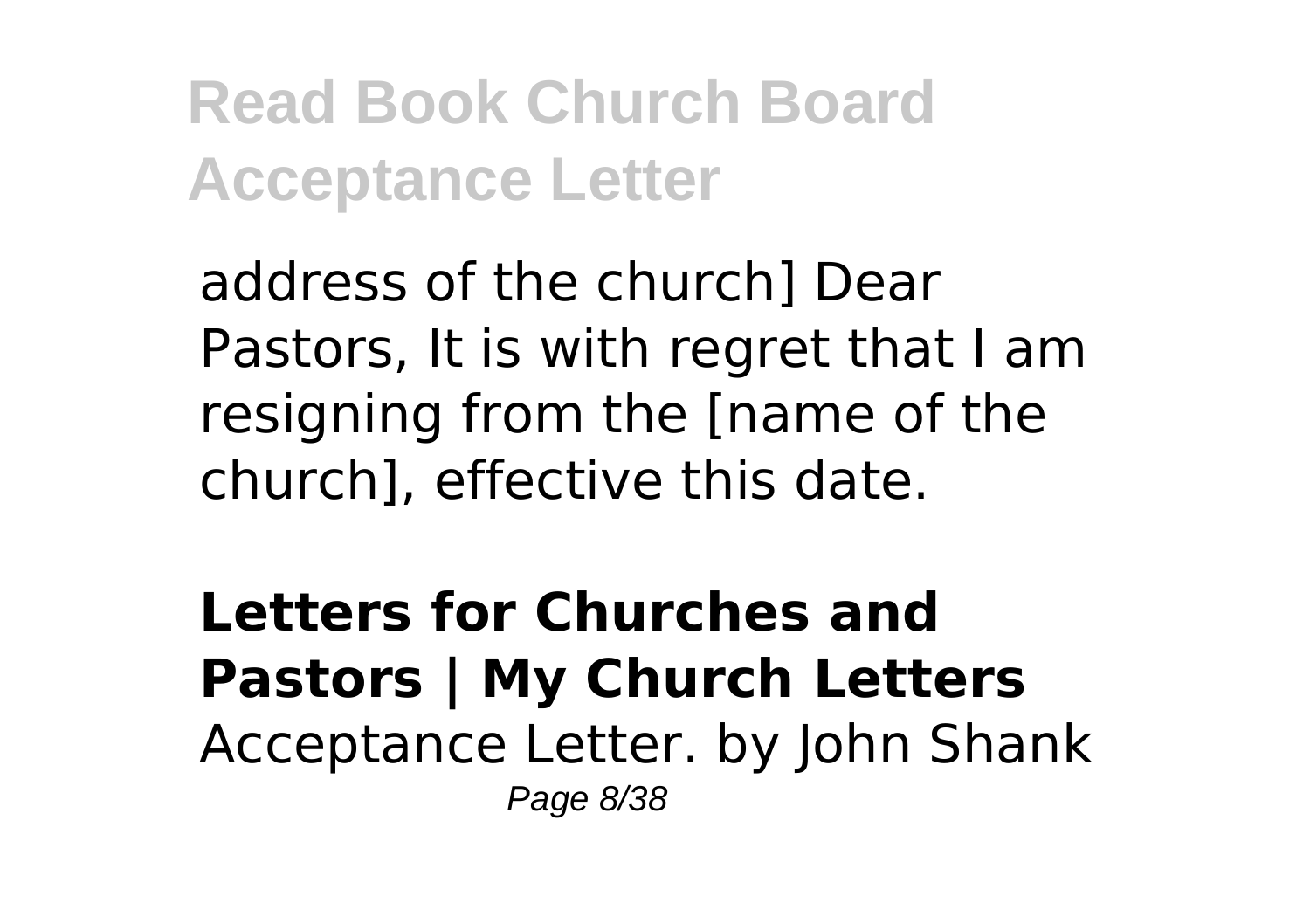| 1 comment. ... I am also honored to be listed with the Godly men who have served this church in the past. With that said, I am writing to announce that I have prayed with my wife, the District President, the Board of Elders and many others, through Page 9/38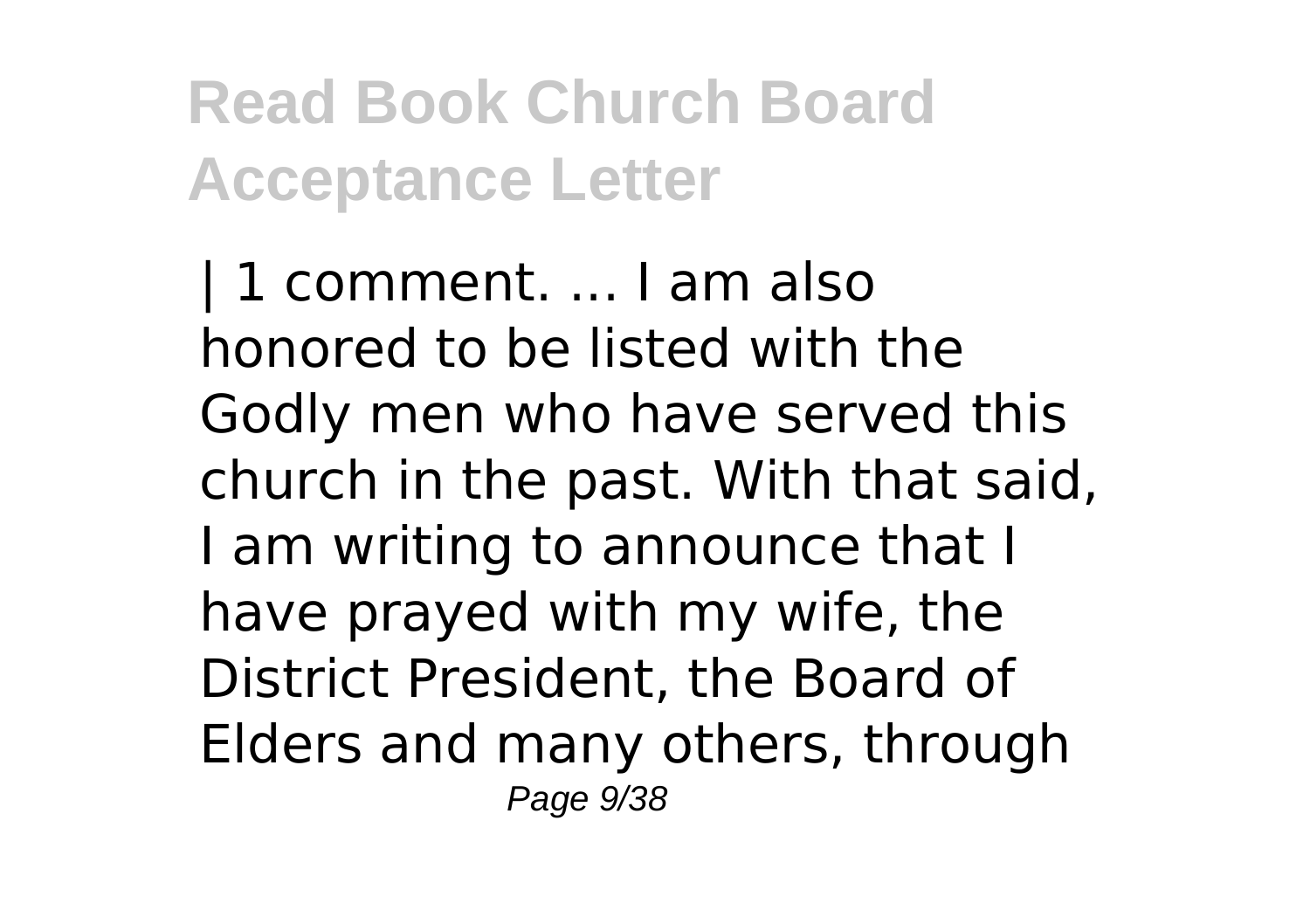the guiding of the Holy Spirit I have been led to accept your ...

#### **Church Resignation Letter Templates and Examples** Those who are willing to accept such an appointment will usually write a nomination acceptance Page 10/38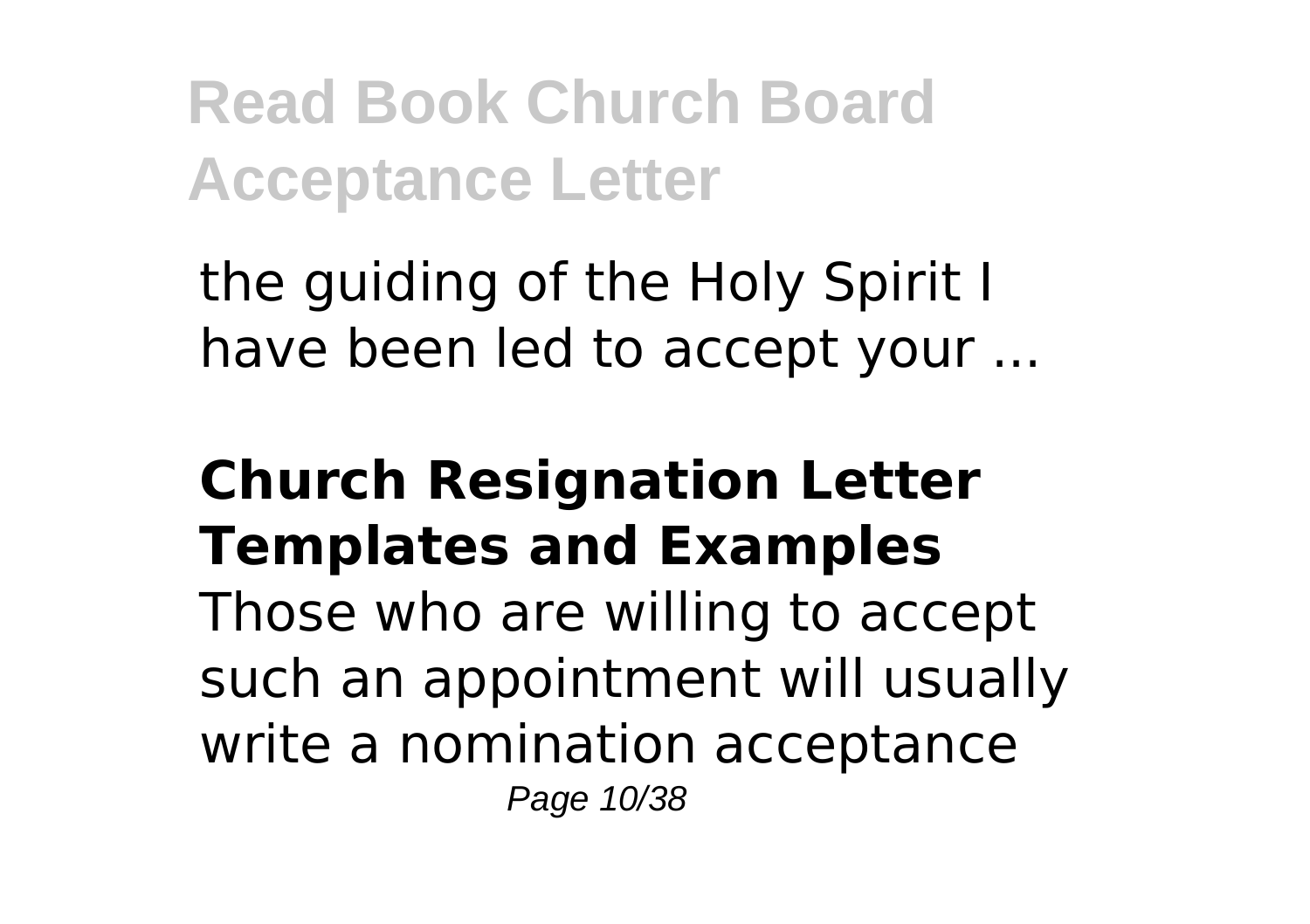letter to the leader of this group in order to confirm his or her intentions. The letter is sometimes read to a group of individuals during an official ceremony that recognizes that person's nomination to a particular position. Page 11/38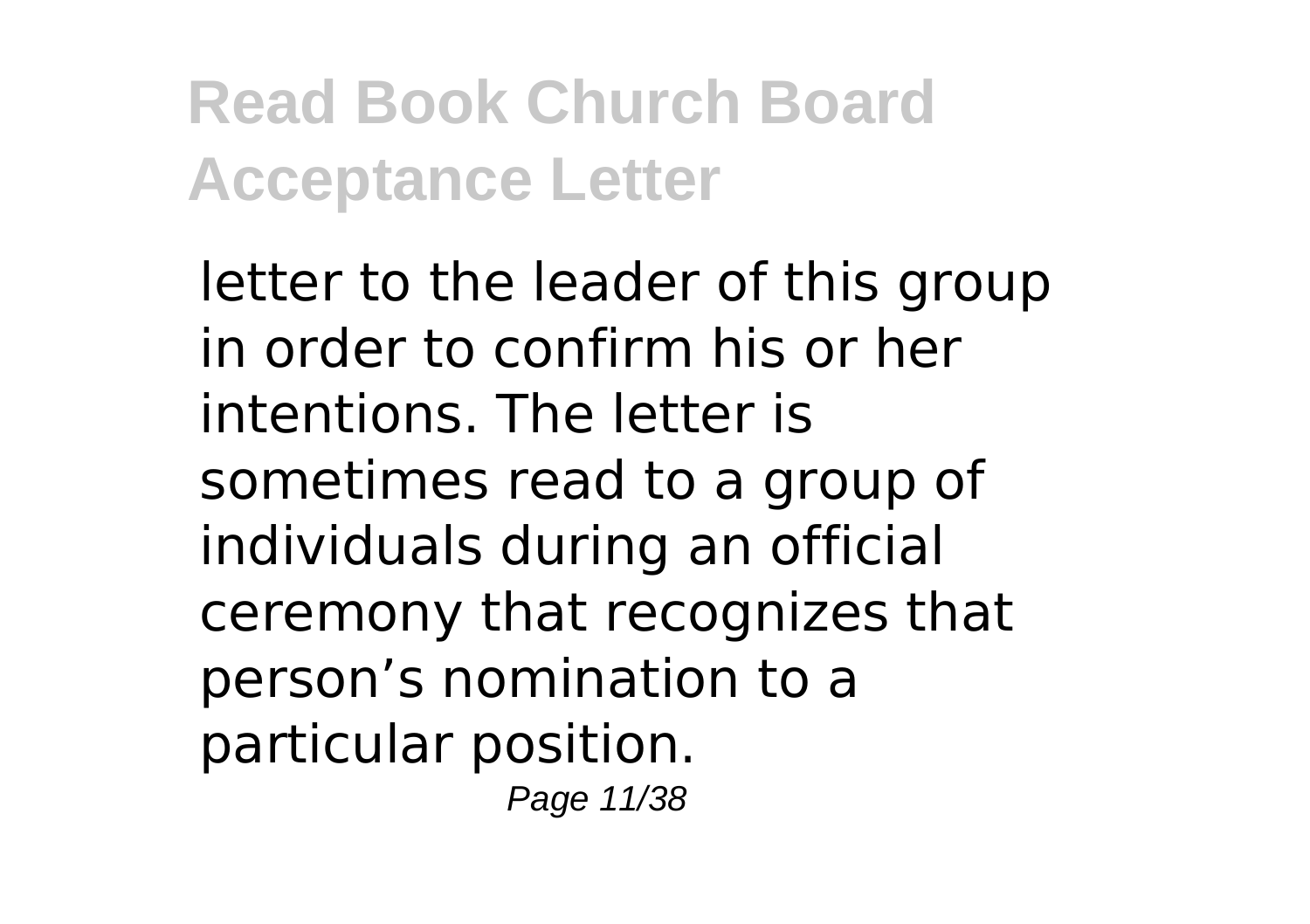## **StartCHURCH Blog - When Does a Board Member's Resignation ...**

The final portion of the letter requests that the applicant formally accept the offer. It's also the opportunity to end the letter Page 12/38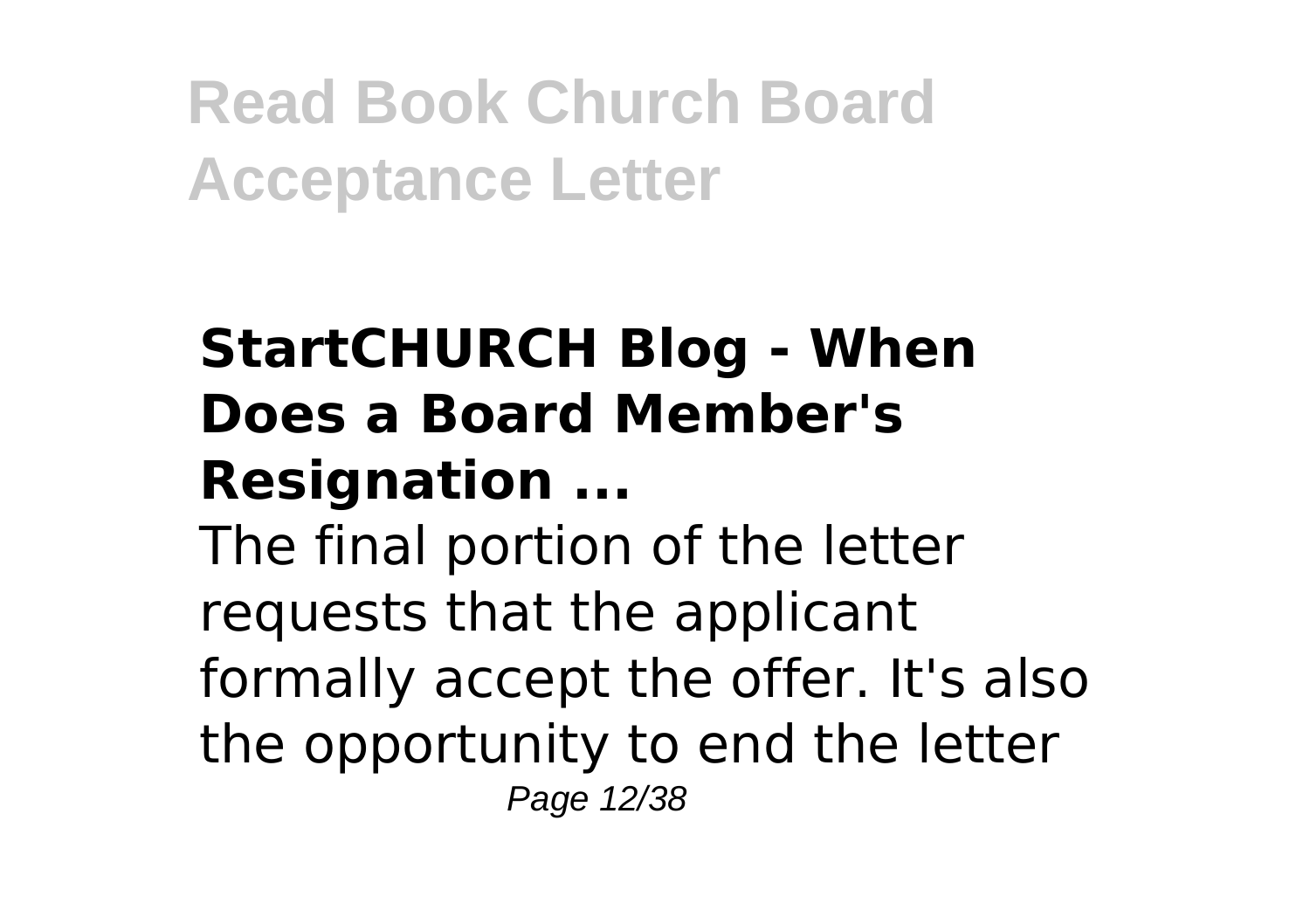on an upbeat note. I also included a sample Pastor Acceptance Letter below that is used when a minister is accepting a position as Pastor in a new church.

### **Resignation Acceptance Letter Format**

Page 13/38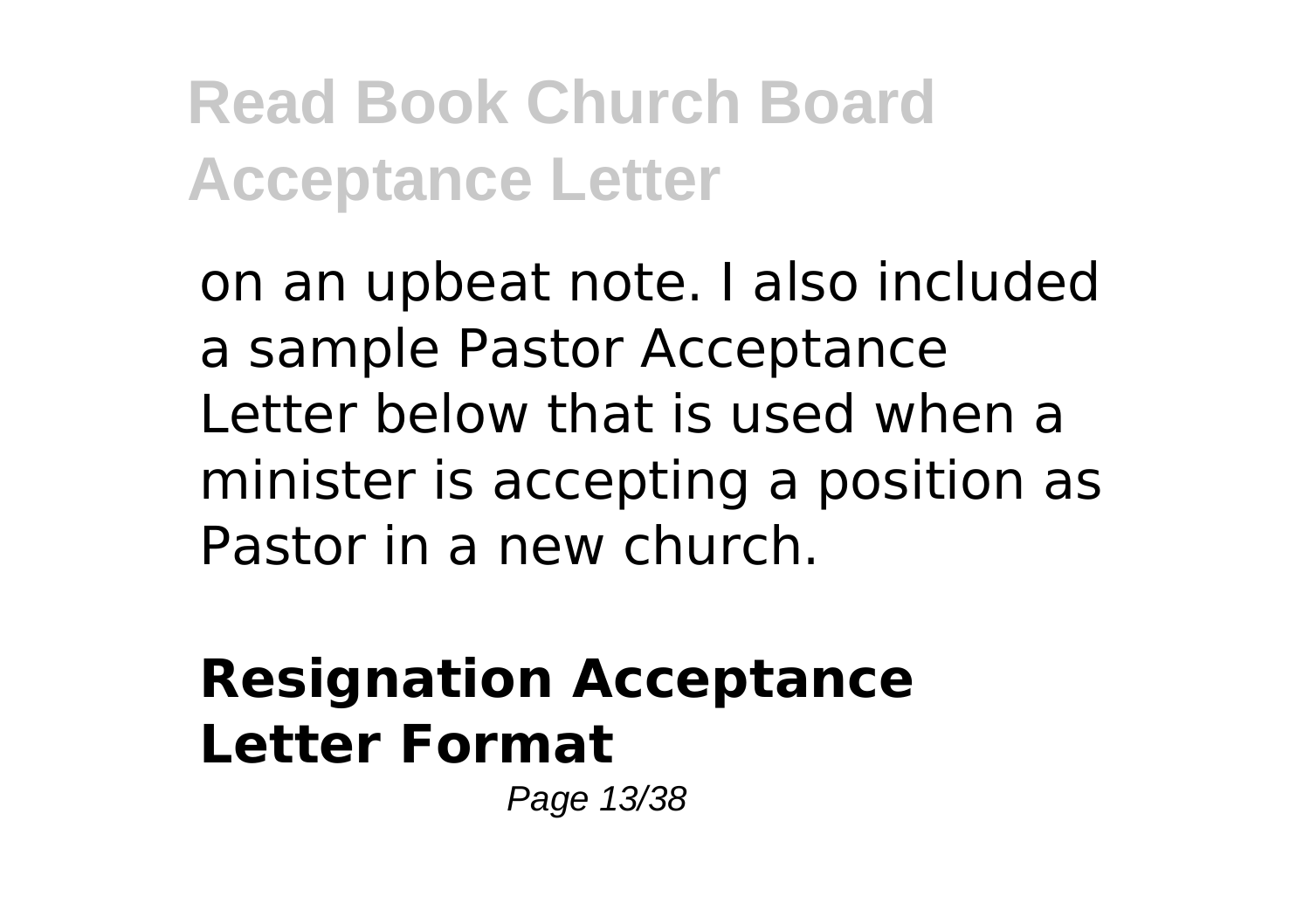Dear (Board Secretary or Chairman), Greetings in the Name of our Lord and Savior, Jesus Christ. The purpose of this letter is to inform you that I am resigning my position as Pastor of First Christian Church, and will be leaving 1 month from the date on Page 14/38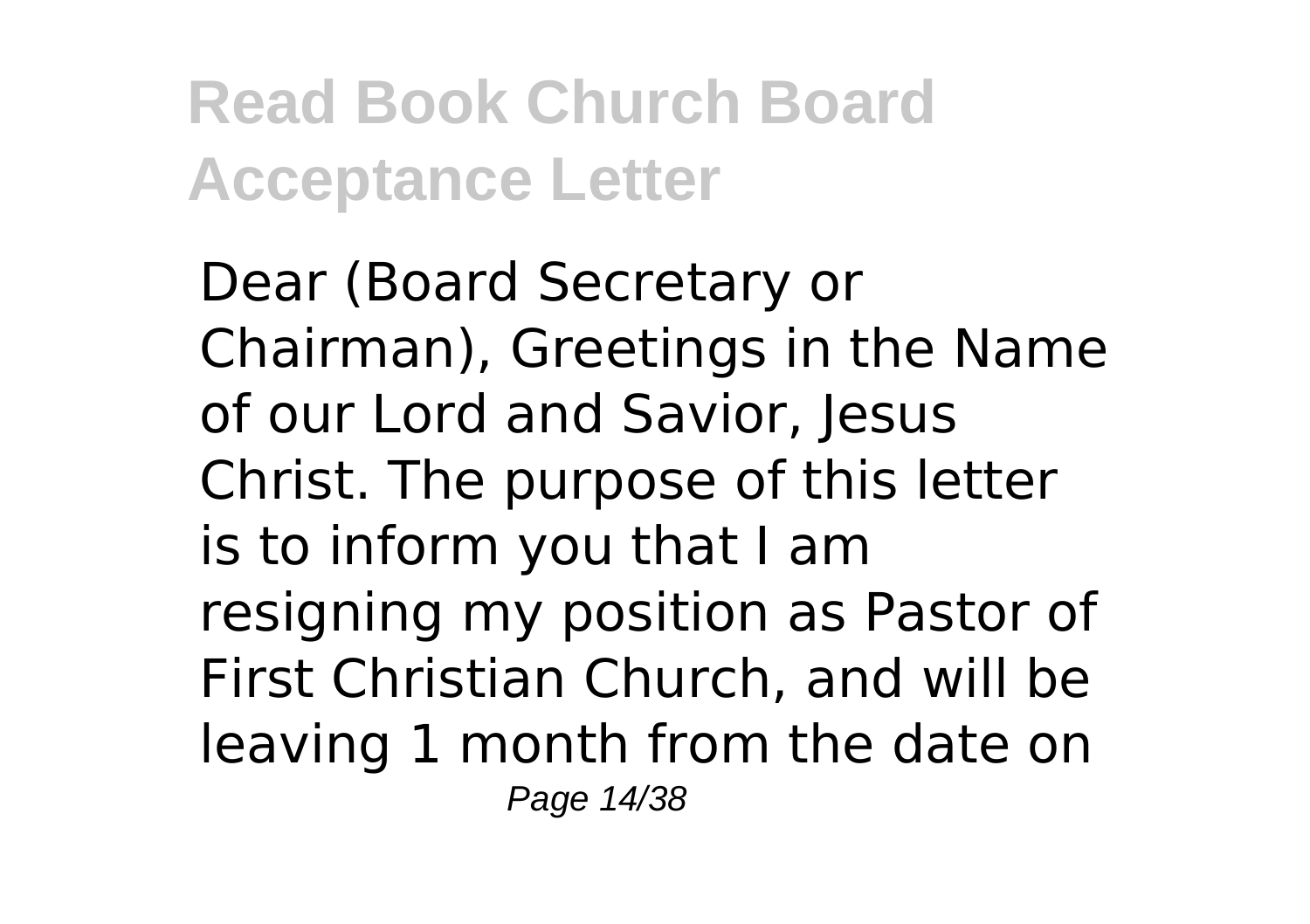this letter.

## **Church Resignation and Church Staff Related Letters**

**...**

Sample acceptance letters with must-know tips, easy steps, sample phrases and sentences. Page 15/38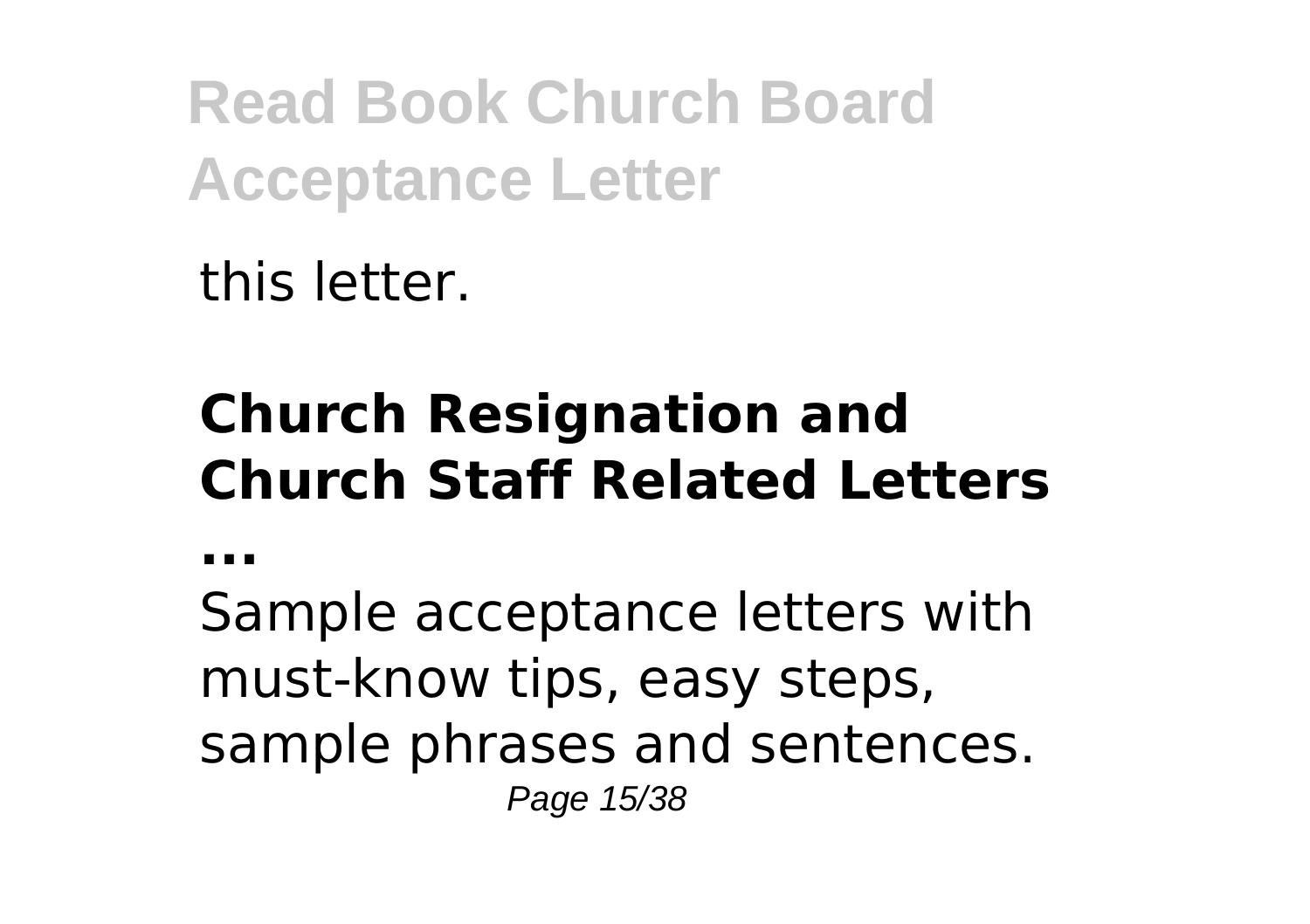Write your acceptance letter today.

#### **Church Board Acceptance Letter - reacthealthy.com** The most common type of letter of announcement occurs when a church has a new pastor. If the Page 16/38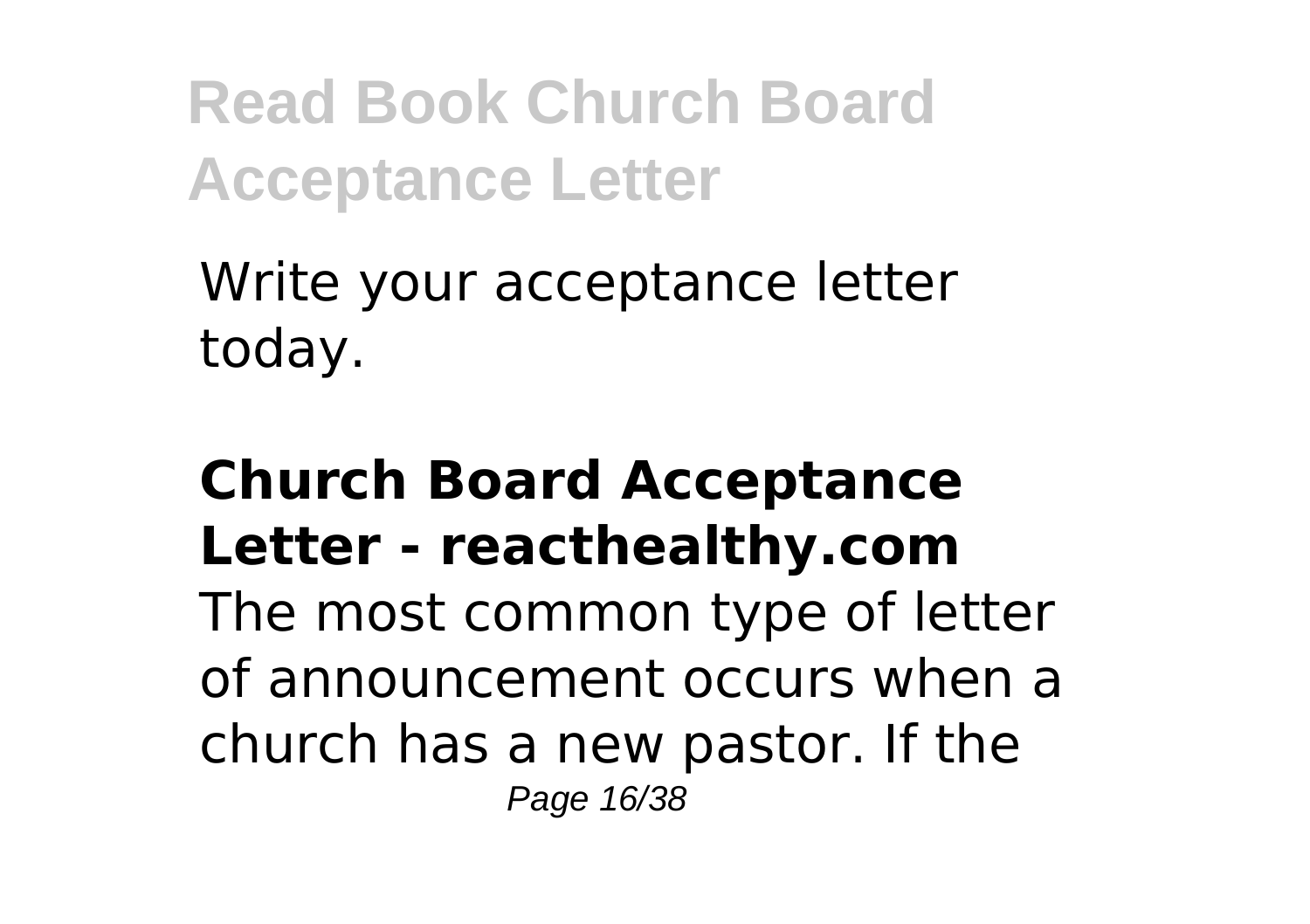letter goes out after the new pastor has joined your church, it's common to have them send out the letter themselves. Your church may also choose to send out announcement letters when: There is a baptism the following Sunday.

Page 17/38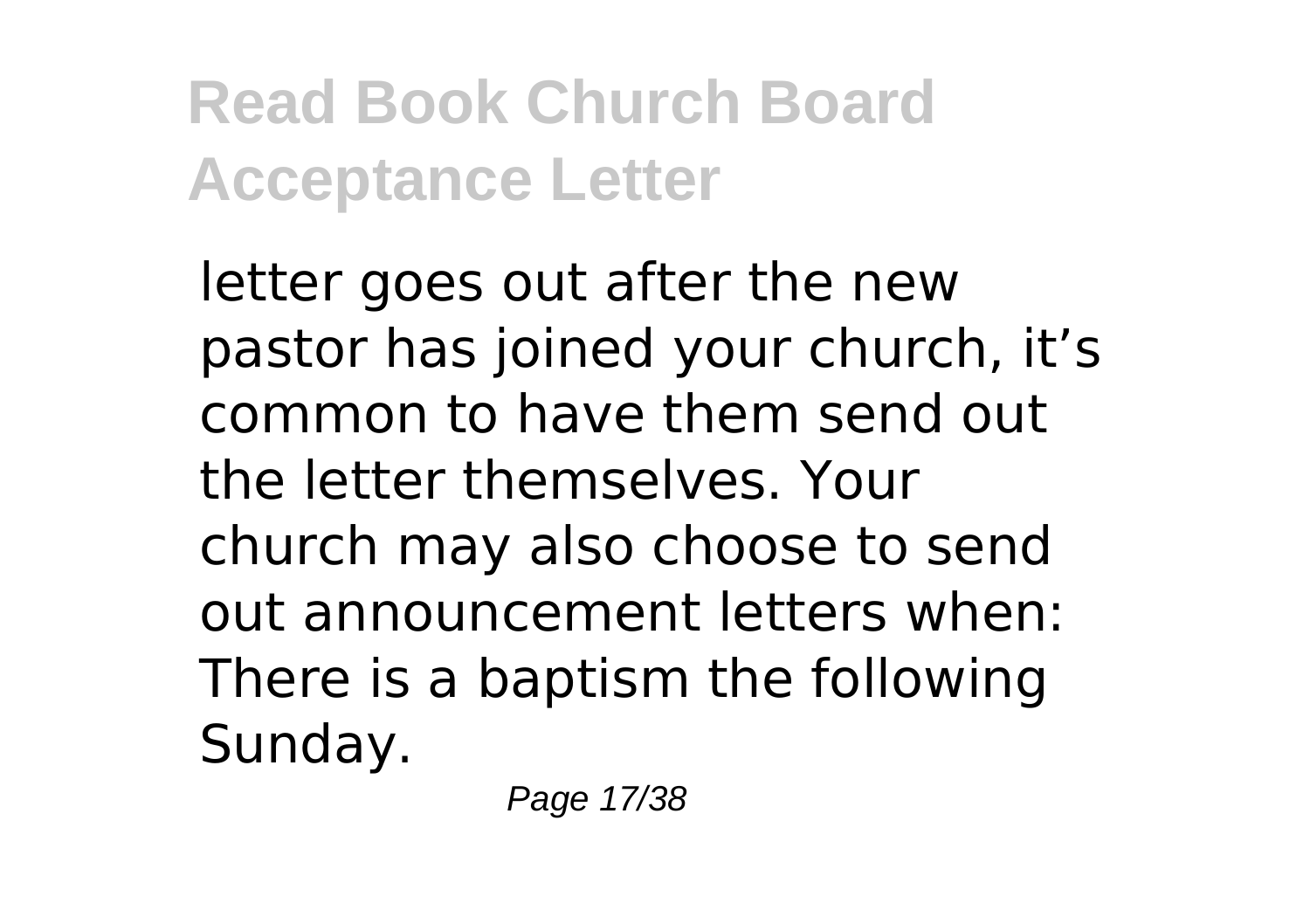### **Acceptance Letter - Trinity Lutheran Ministries**

This letter is a conformation of my receipt and acceptance of your resignation which you submitted on [some date]. While I would have preferred that we Page 18/38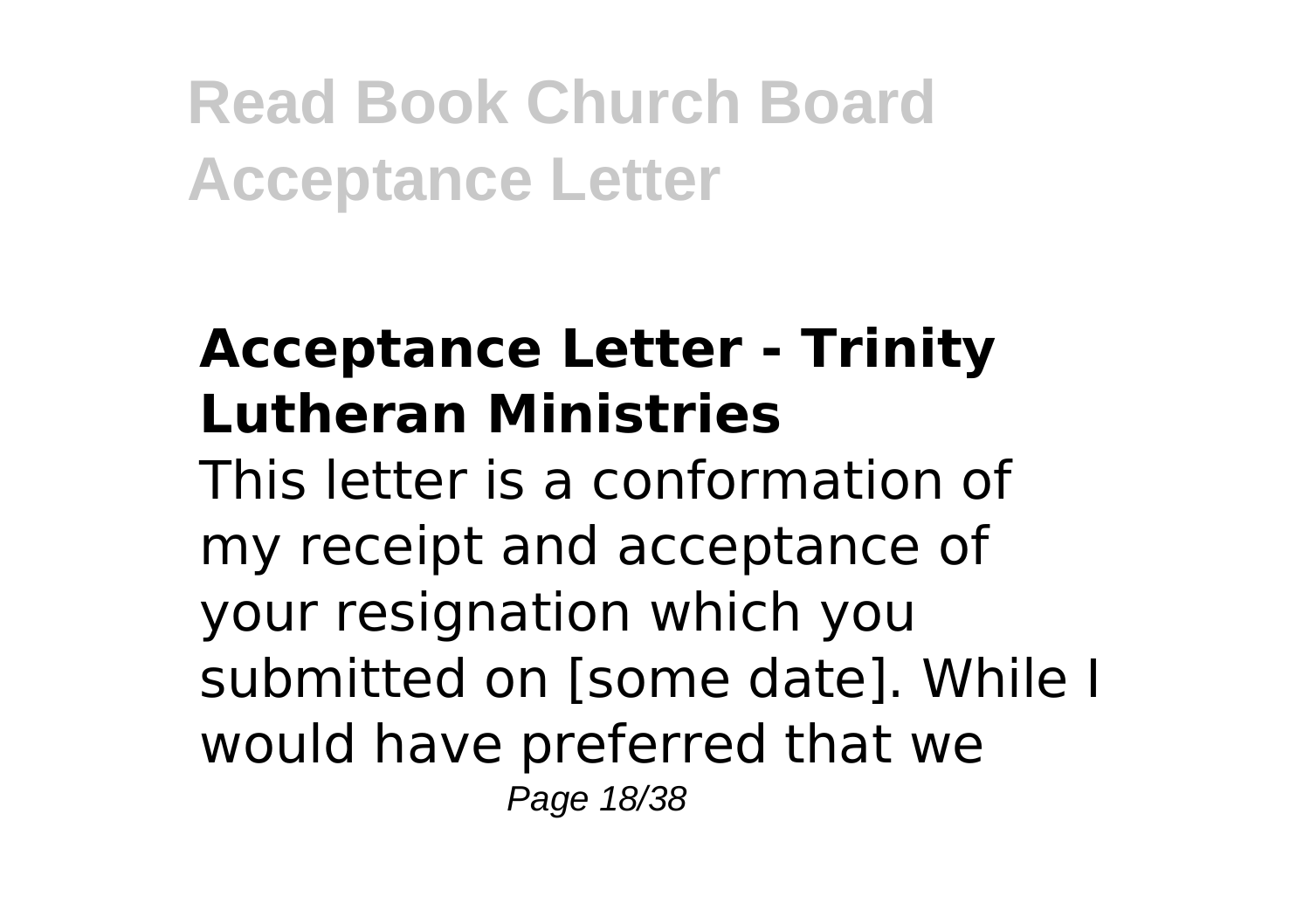continue our fruitful cooperation for a longer period of time, I find your reasons to be legitimate enough and consequently understand your decision.

#### **Sample Pastor Acceptance Letter**

Page 19/38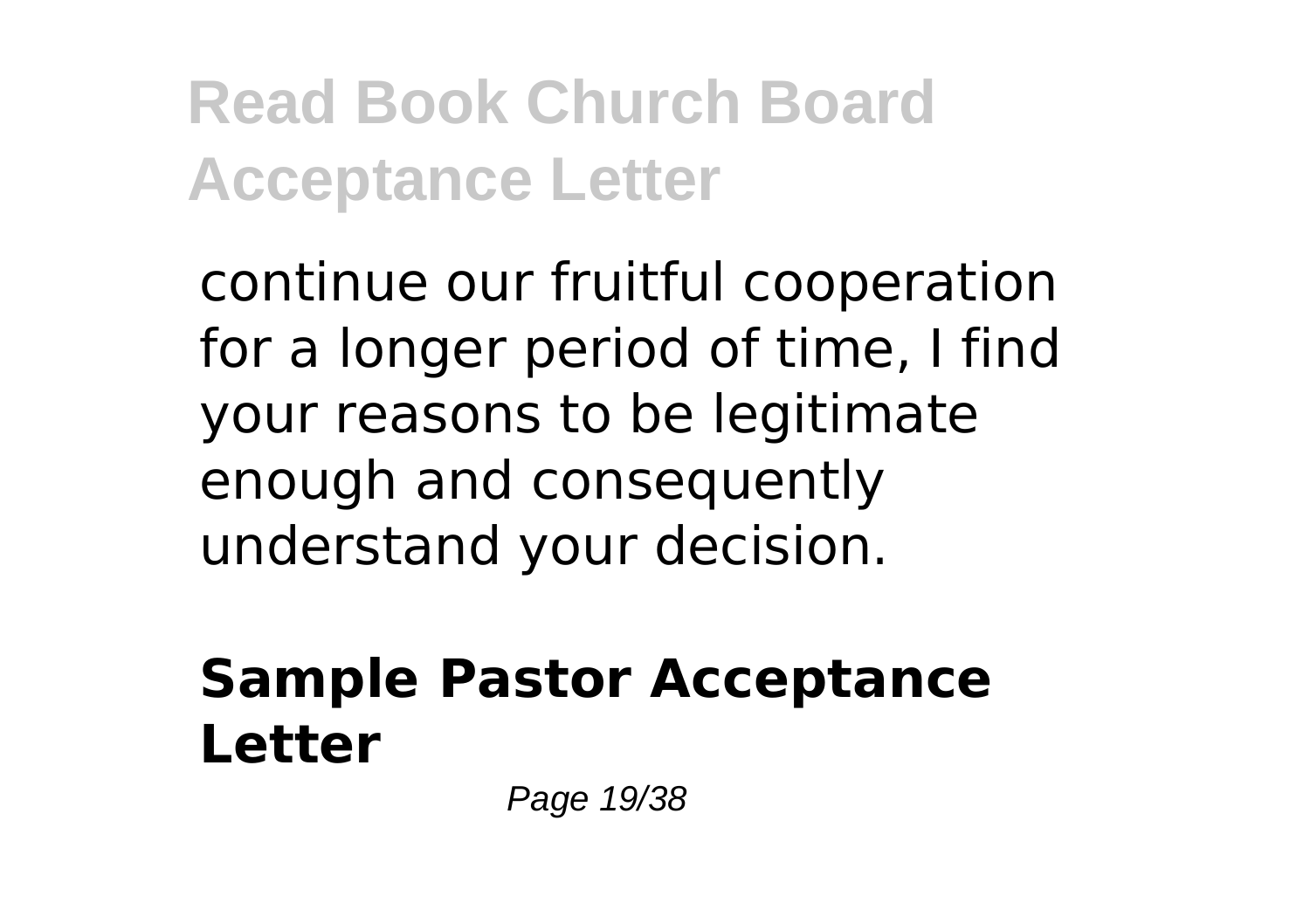My Church Letters makes it easier than ever for you to stay in constant contact. With My Church Letters, you'll have instant access to 900+ (and growing) letters on a variety of topics, so you'll always be prepared to offer everyone the attention they Page 20/38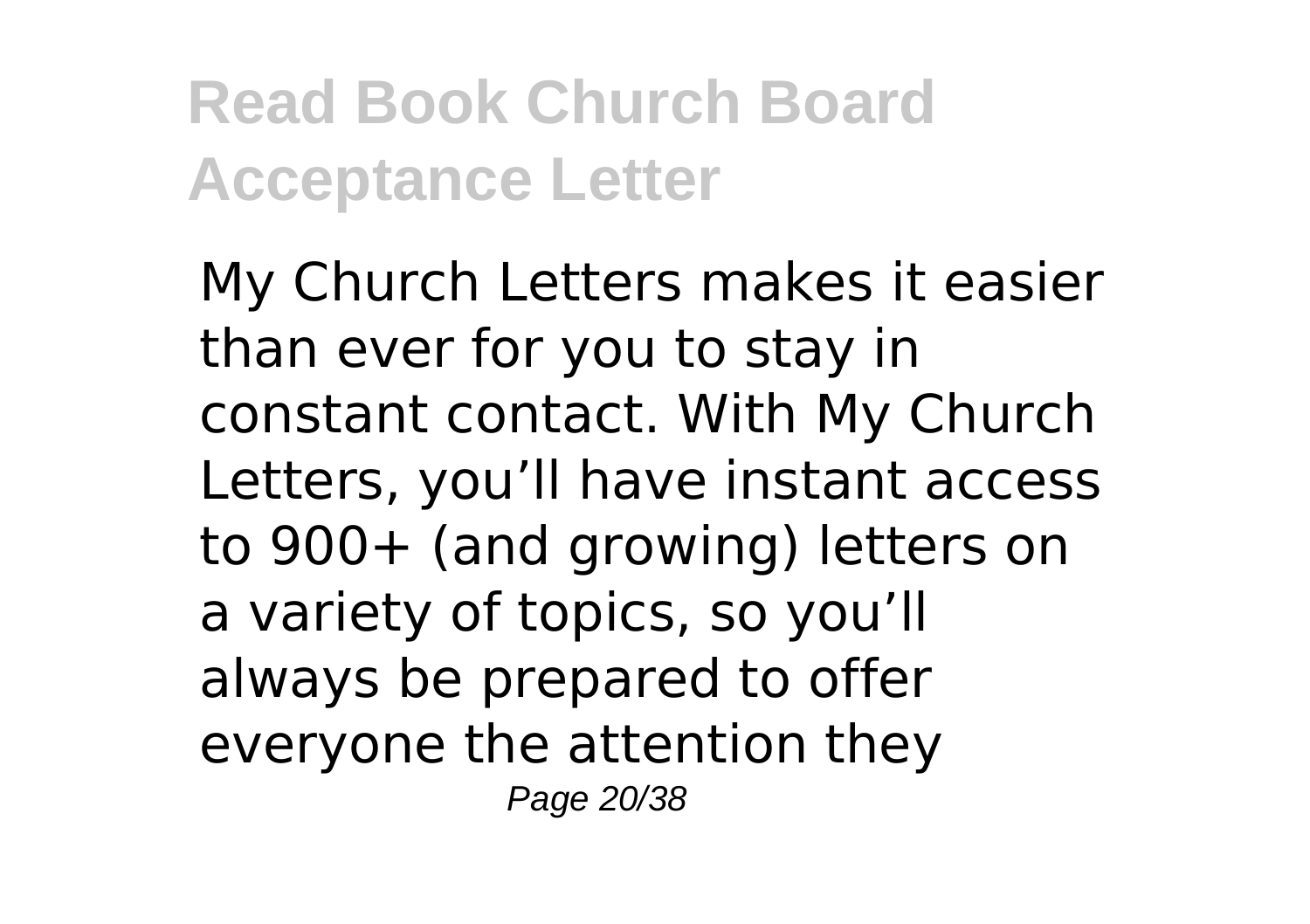deserve.

## **Sample Nomination Acceptance Letter**

No matter what the governing structure of your church looks like, every individual who agrees to become a board member Page 21/38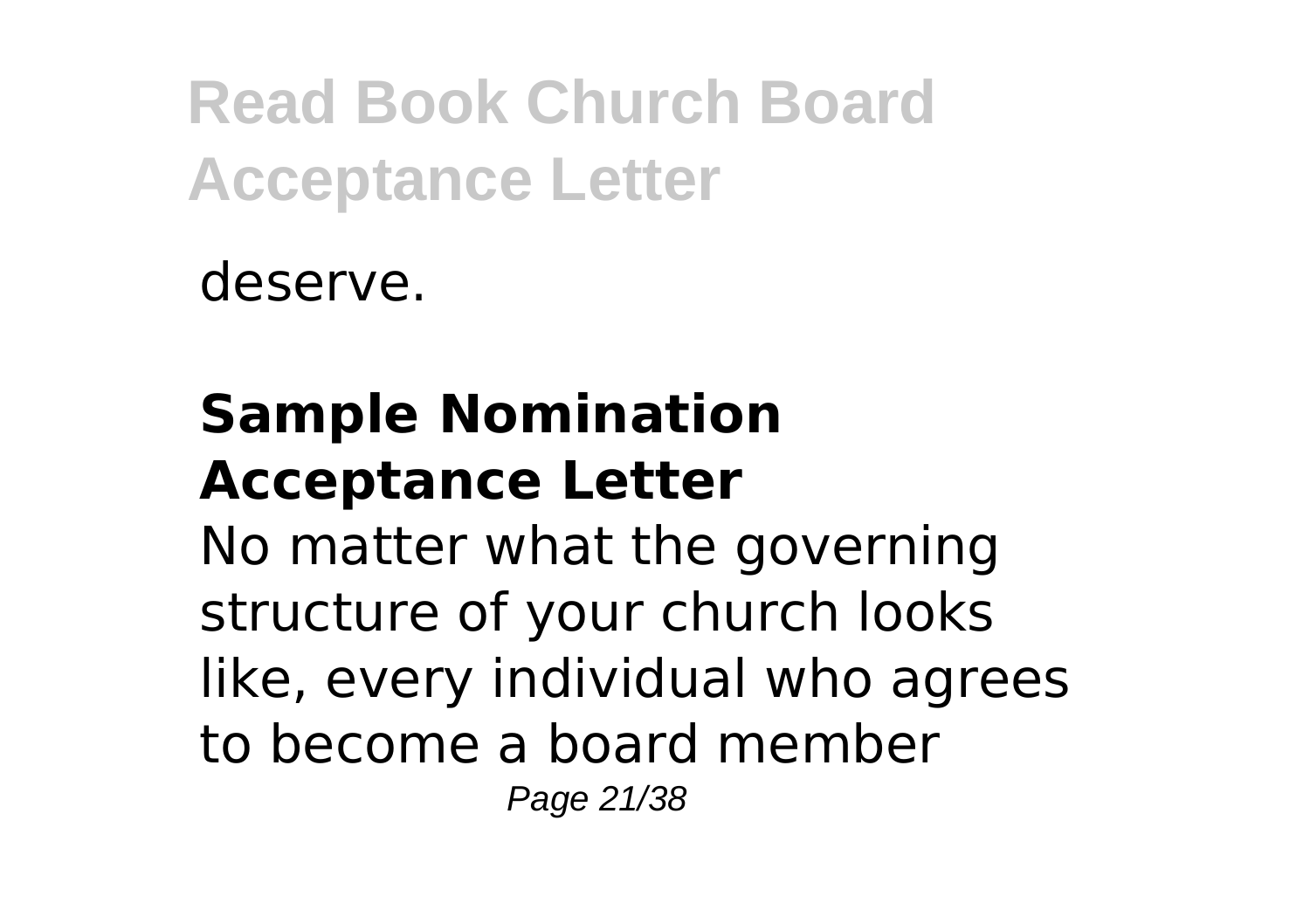should sign a statement expressing the following components: His/her acceptance to join the board of directors, His/her willingness to participate as a board member,

#### **Church (Religious Group)** Page 22/38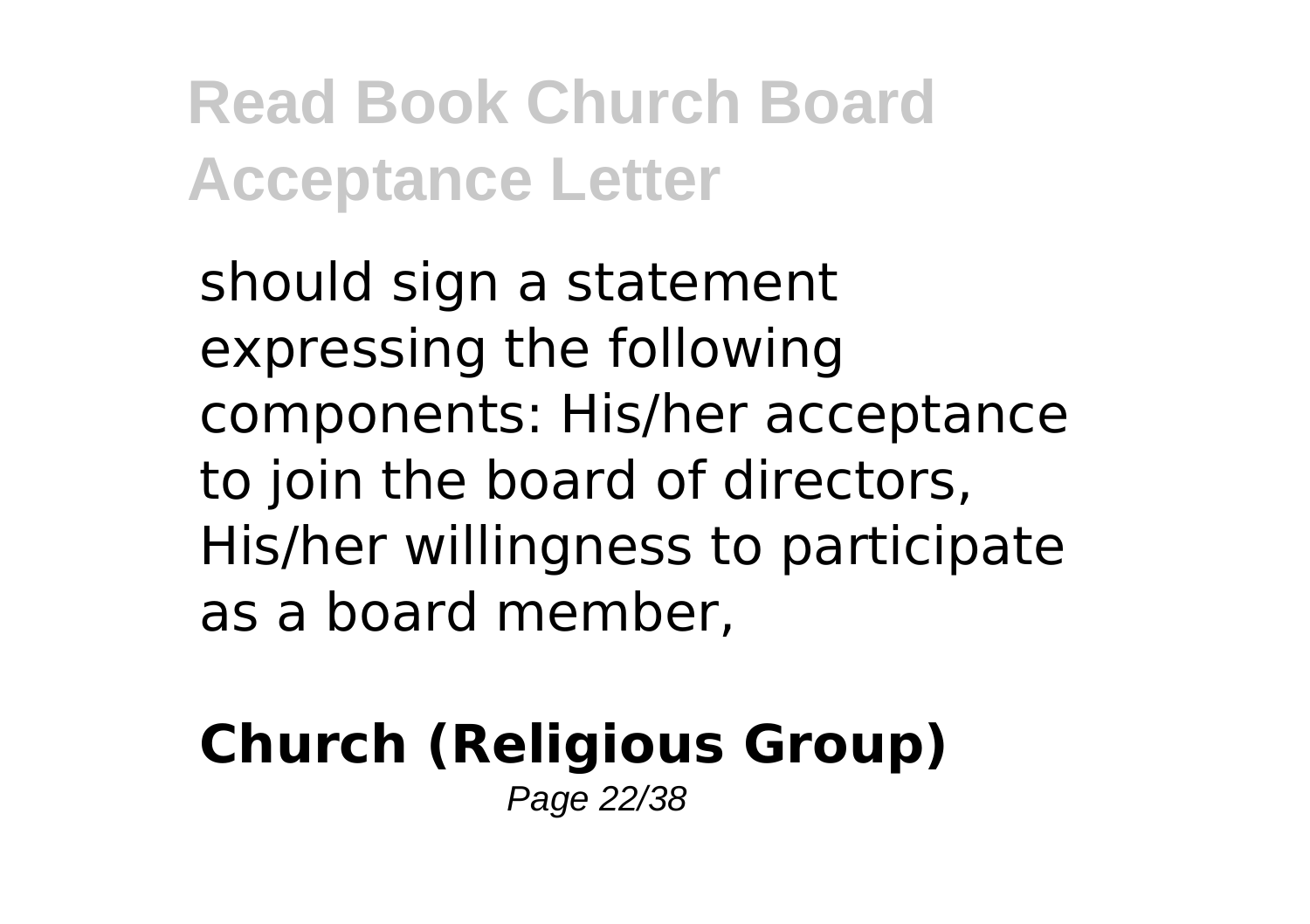## **Resignation Letter Template**

**...**

Home » Church Letters » Church Leadership. Church Leadership. Letter of Invitation to Ministry Leader Planning Meeting... Click to Buy Letter or Welcome \$5 - Speeches \$10 (Or join for Page 23/38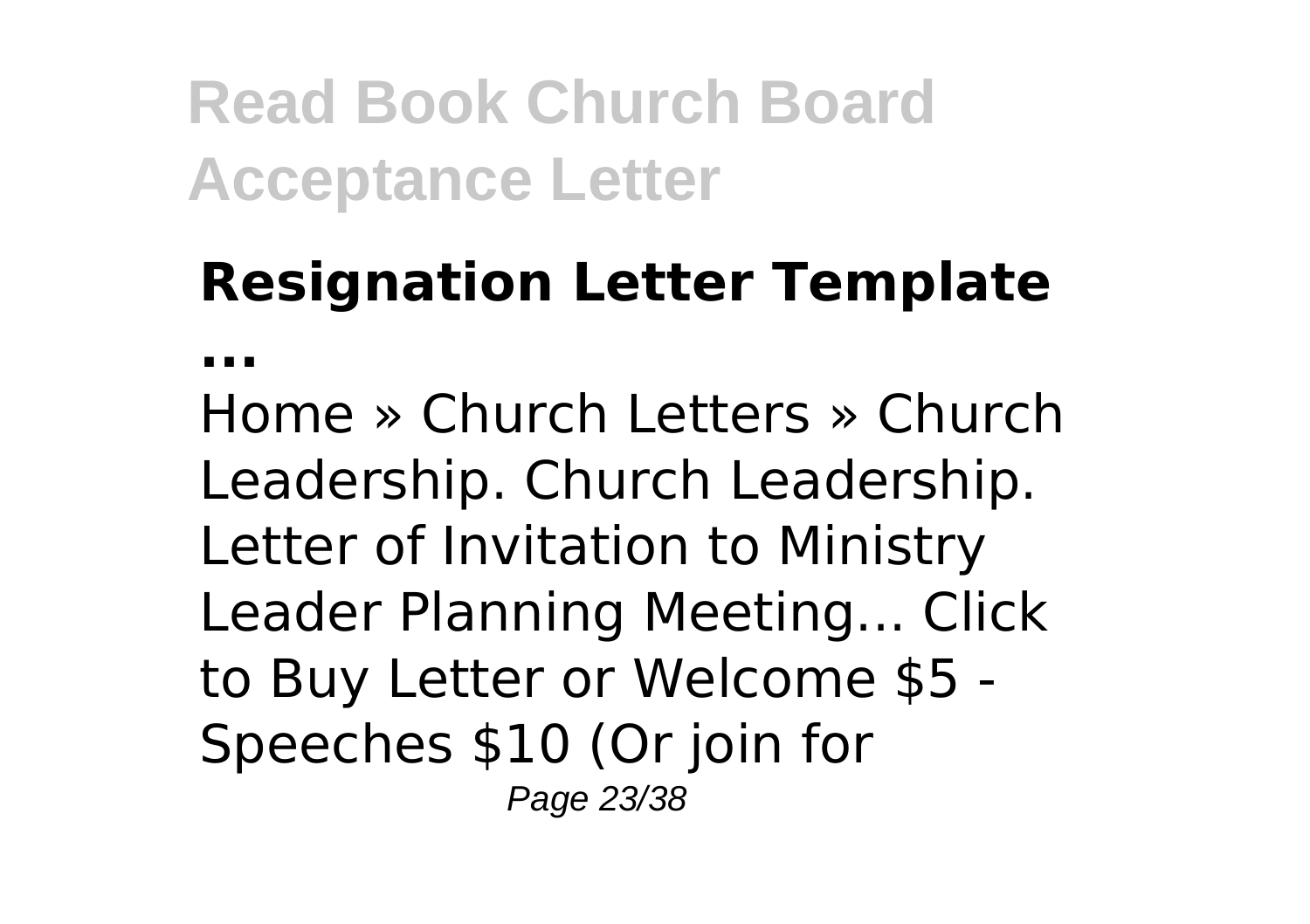UNLIMITED ACCESS) ... I want to take this opportunity to say Thank you for your willingness to serve as a Church Board Member during this upcoming year.

## **Church Leadership Letters • ChurchLetters.org**

Page 24/38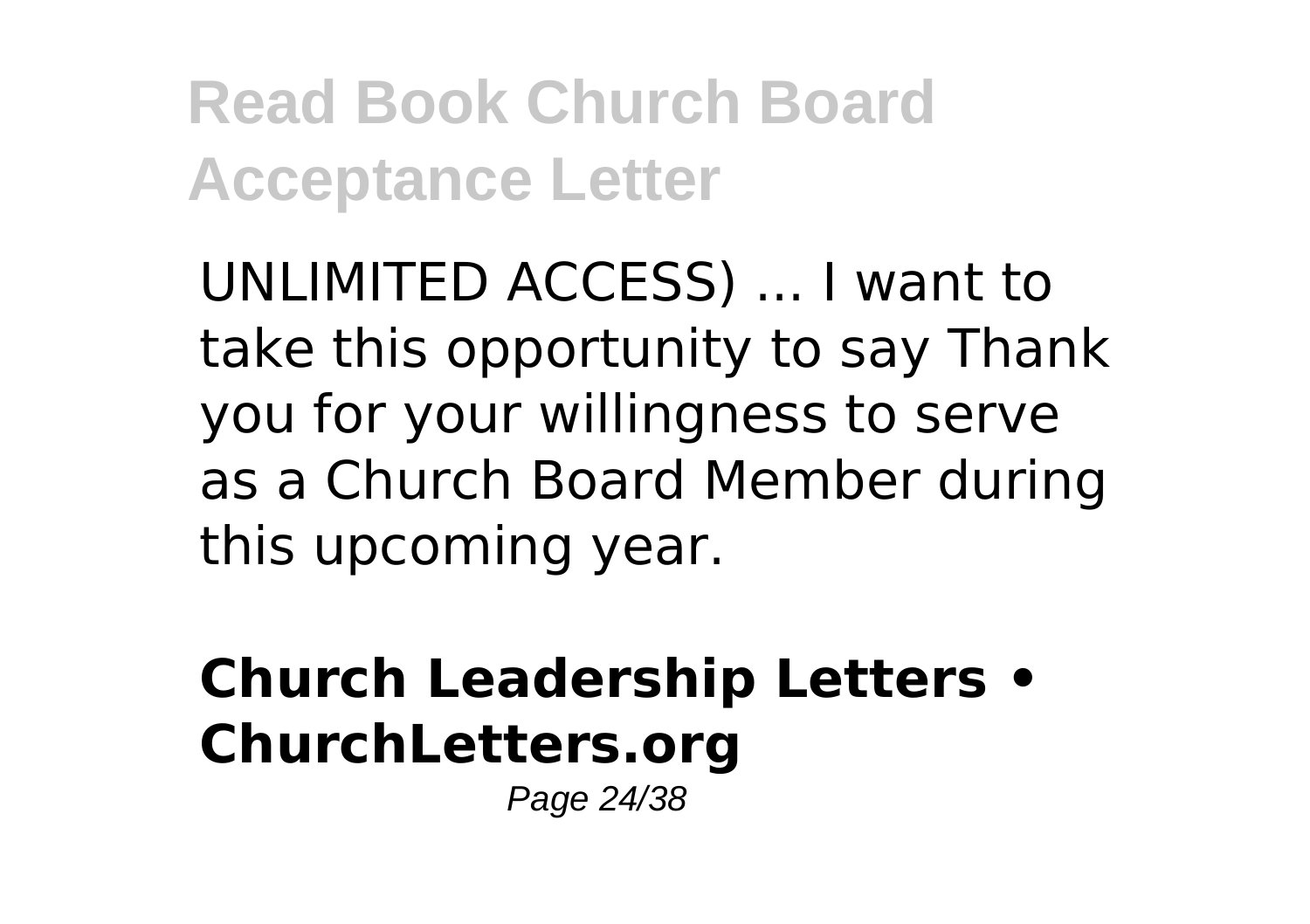Pastor Acceptance Letter In many denominations, a committee is responsible for choosing the pastor of a particular congregation. It is customary for the individual who is chosen to write a pastor acceptance letter to that group confirming this Page 25/38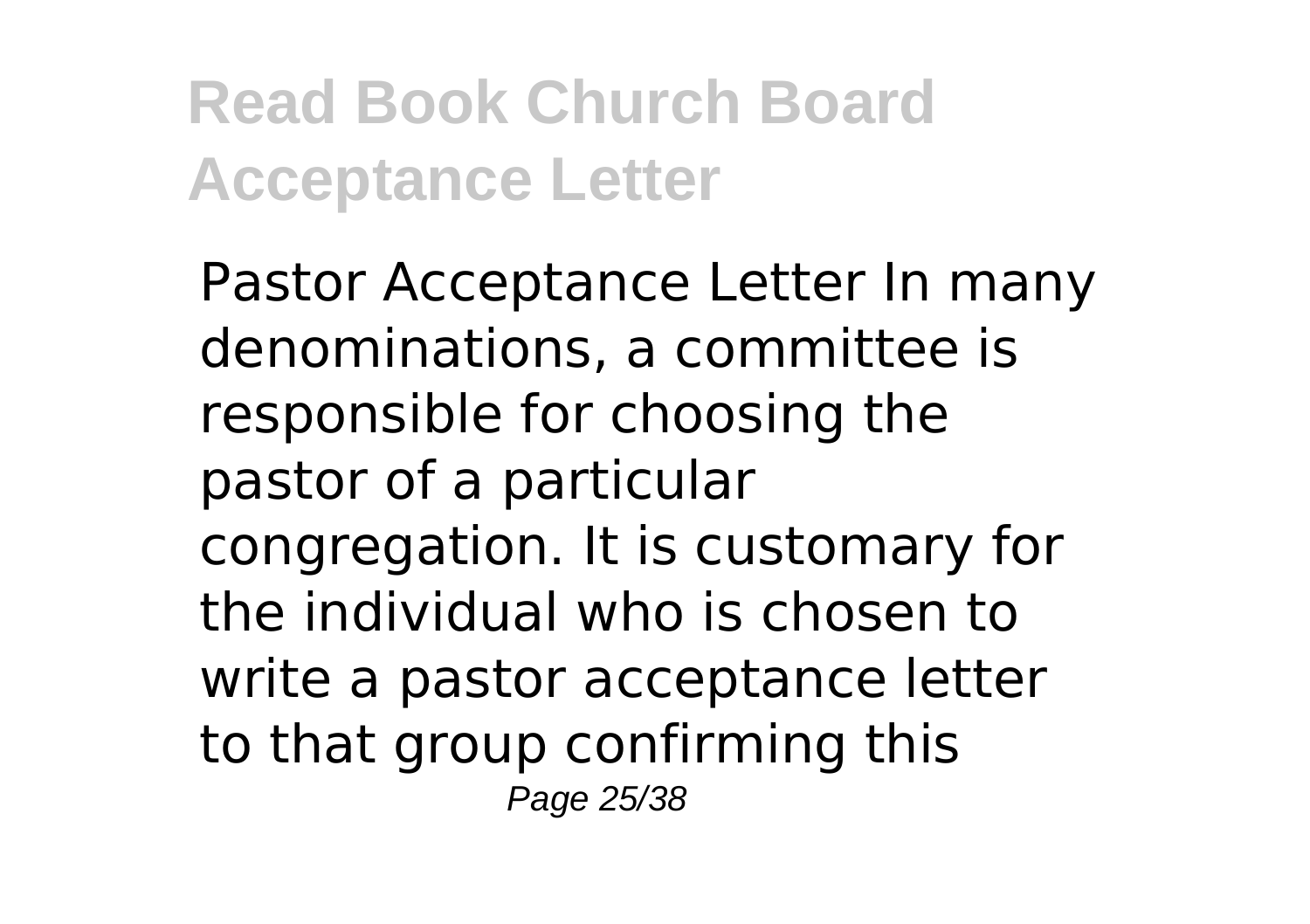nomination.

## **Trustee Appointment Letter director/trustee is appointed**

**...**

Church Board Responsibilities The following is a sample of the main responsibilities of the church Page 26/38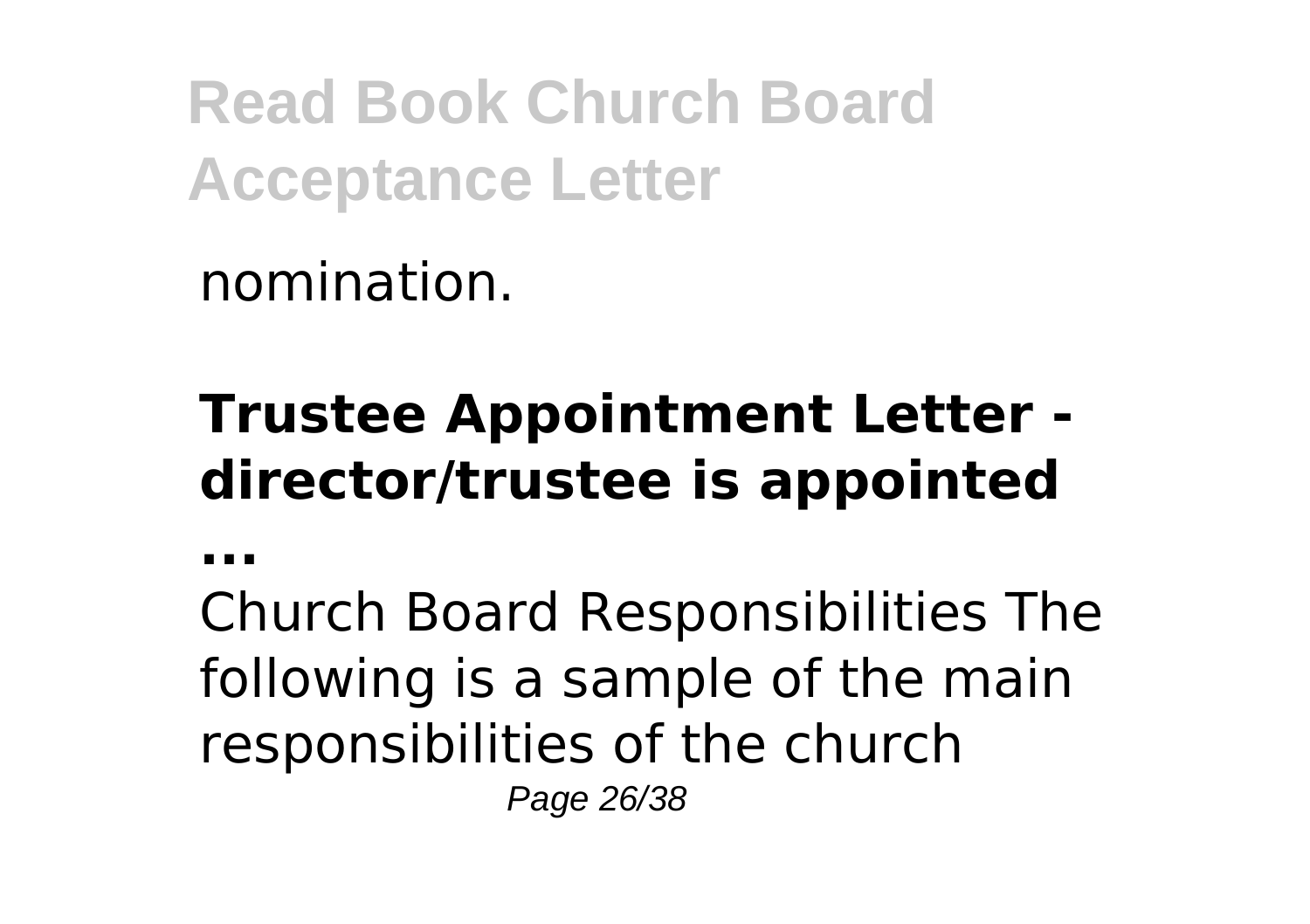board. A complete listing can be found in the church Manual. 129.1 To care for the interests of the church and its work, not otherwise provided for, in harmony with the pastor.

#### **Resignation letter from your** Page 27/38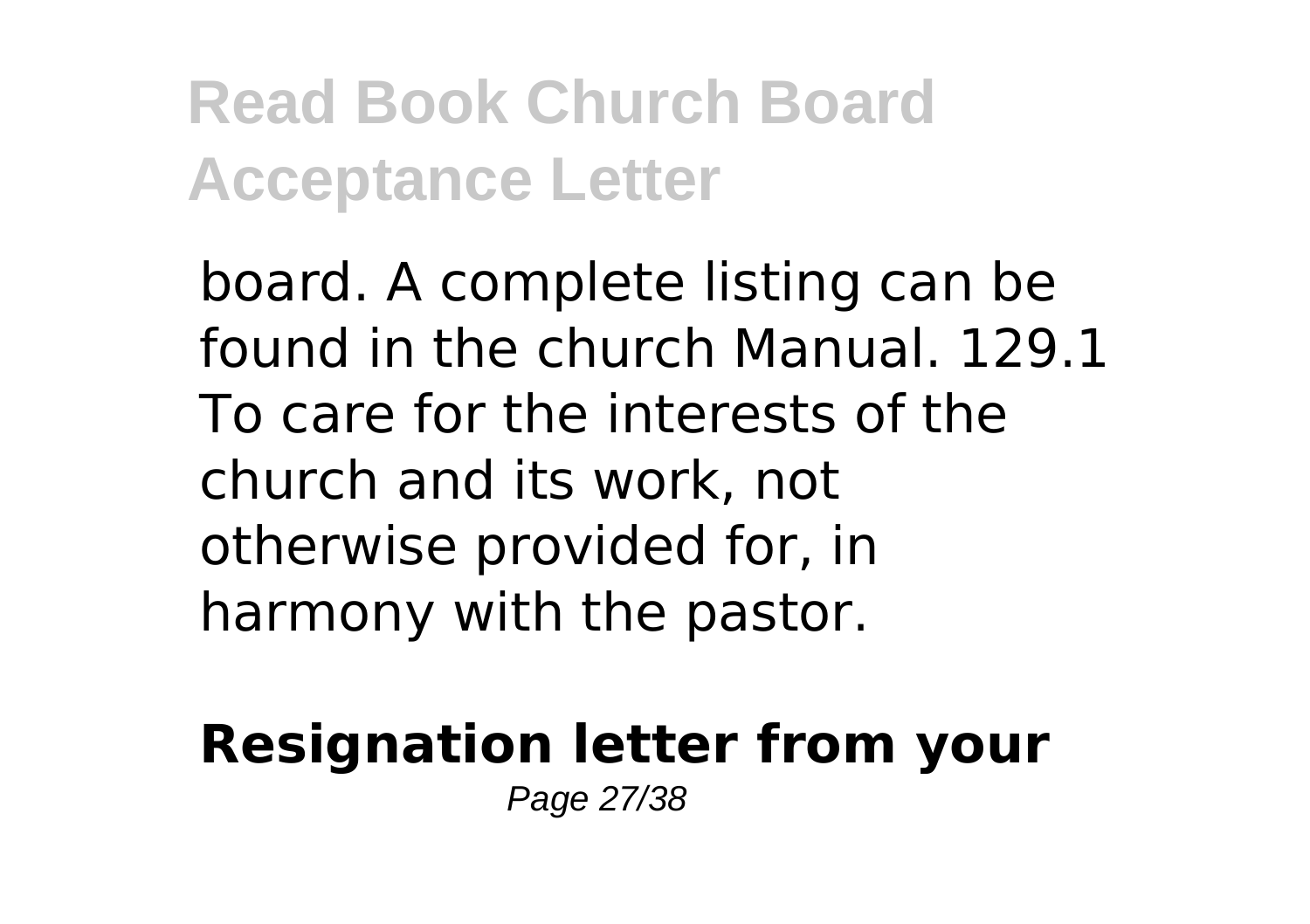## **church position - LettersPro.com**

The purpose of these letters is to acknowledge your acceptance of the request at hand or express your readiness to do something. The simple act of replying in writing demonstrates a bright Page 28/38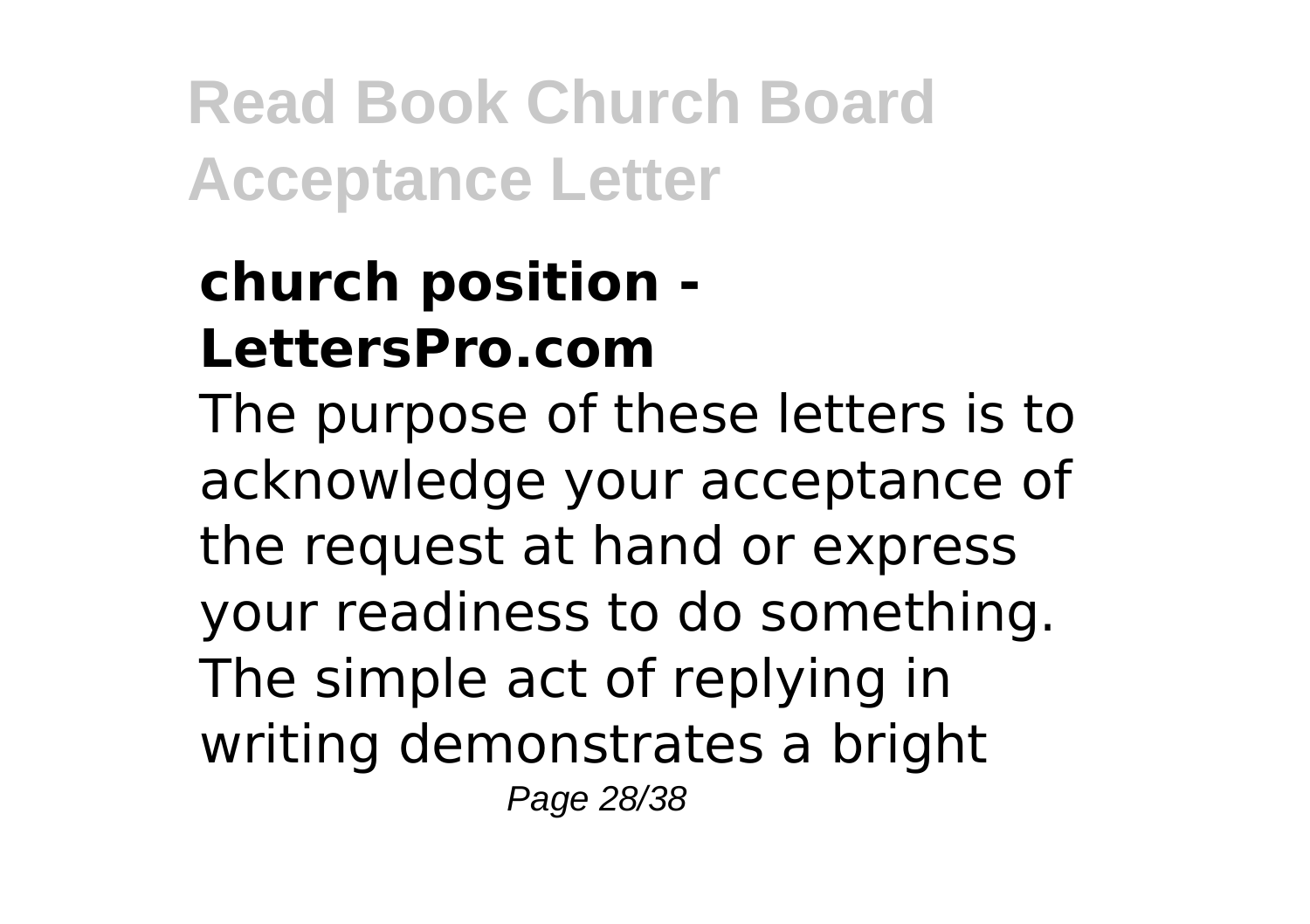side of your character to those inviting.

### **An open letter to my beloved church - The Mennonite**

I am writing this letter to inform you that with a unanimous decision by members of the Page 29/38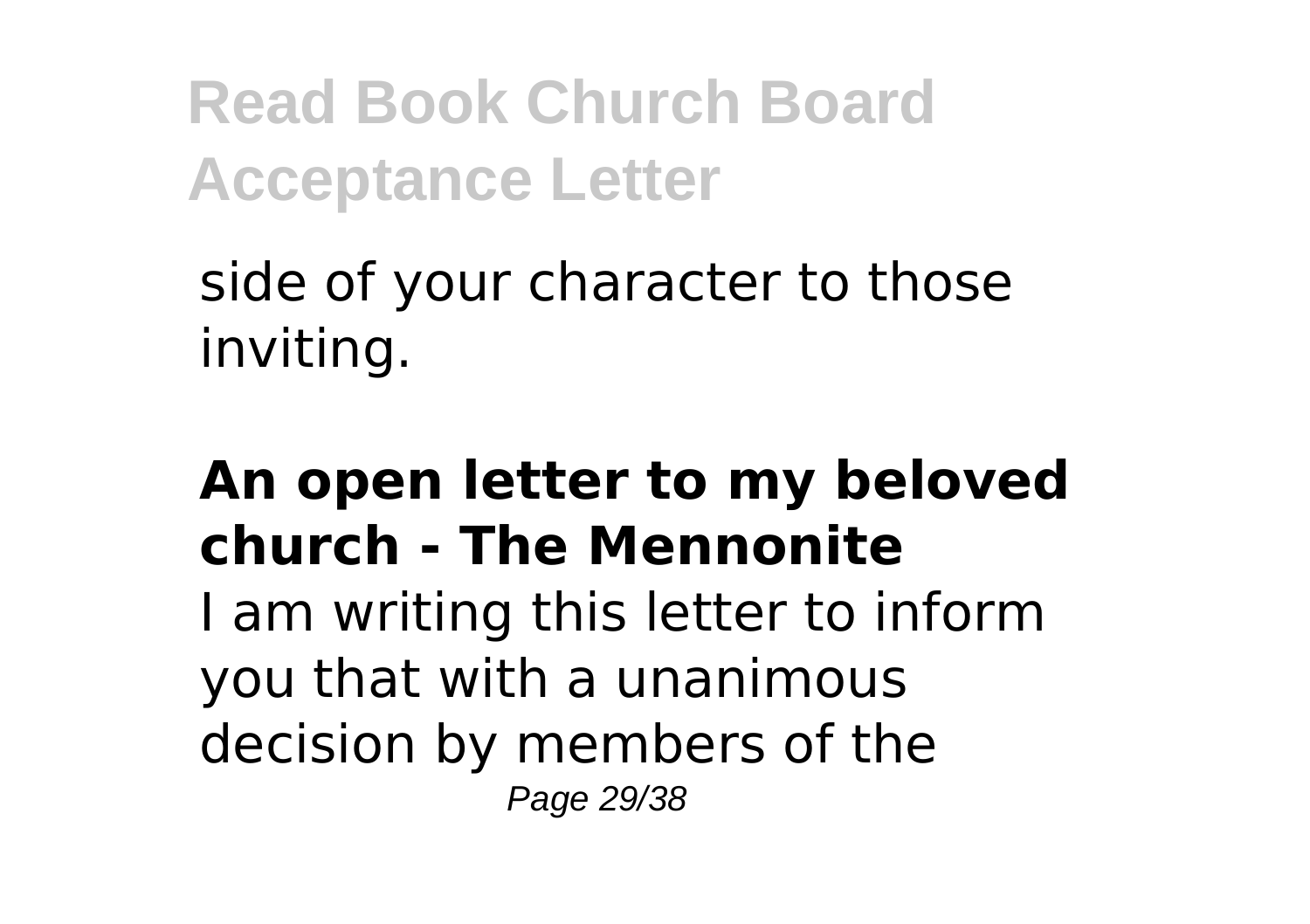Board of Directors, your proposal has been accepted. We hereby confirm in affirmative to your proposal. We need further clarification on some terms and conditions mentioned in the proposal. We suggest you to fix a meeting to discuss on these Page 30/38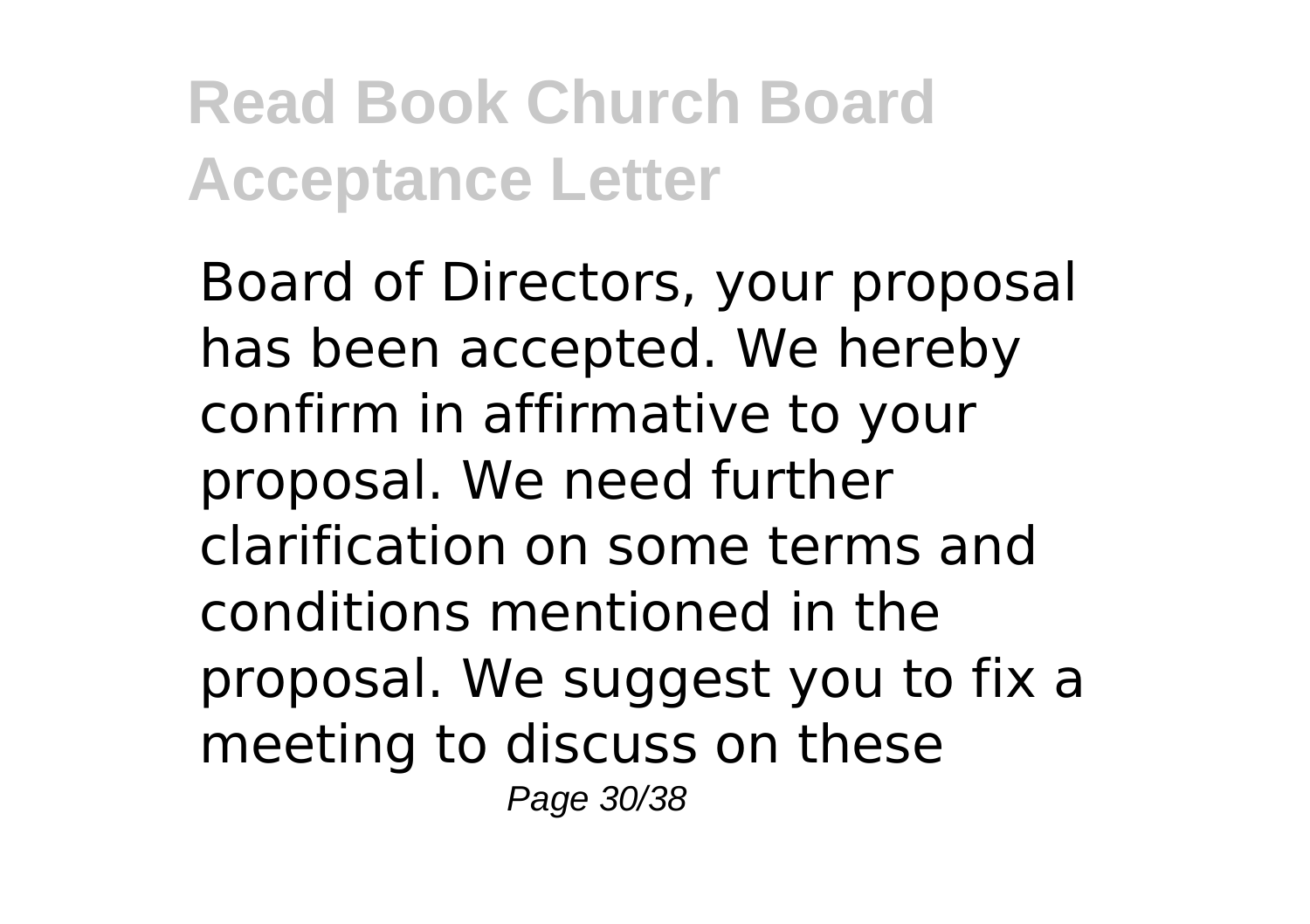points.

#### **board of directors acceptance letter sample | Sample Letters** A visit letter is a necessary part of the entire task practice. With the subsequent visit letter samples it's easier than ever to discover to Page 31/38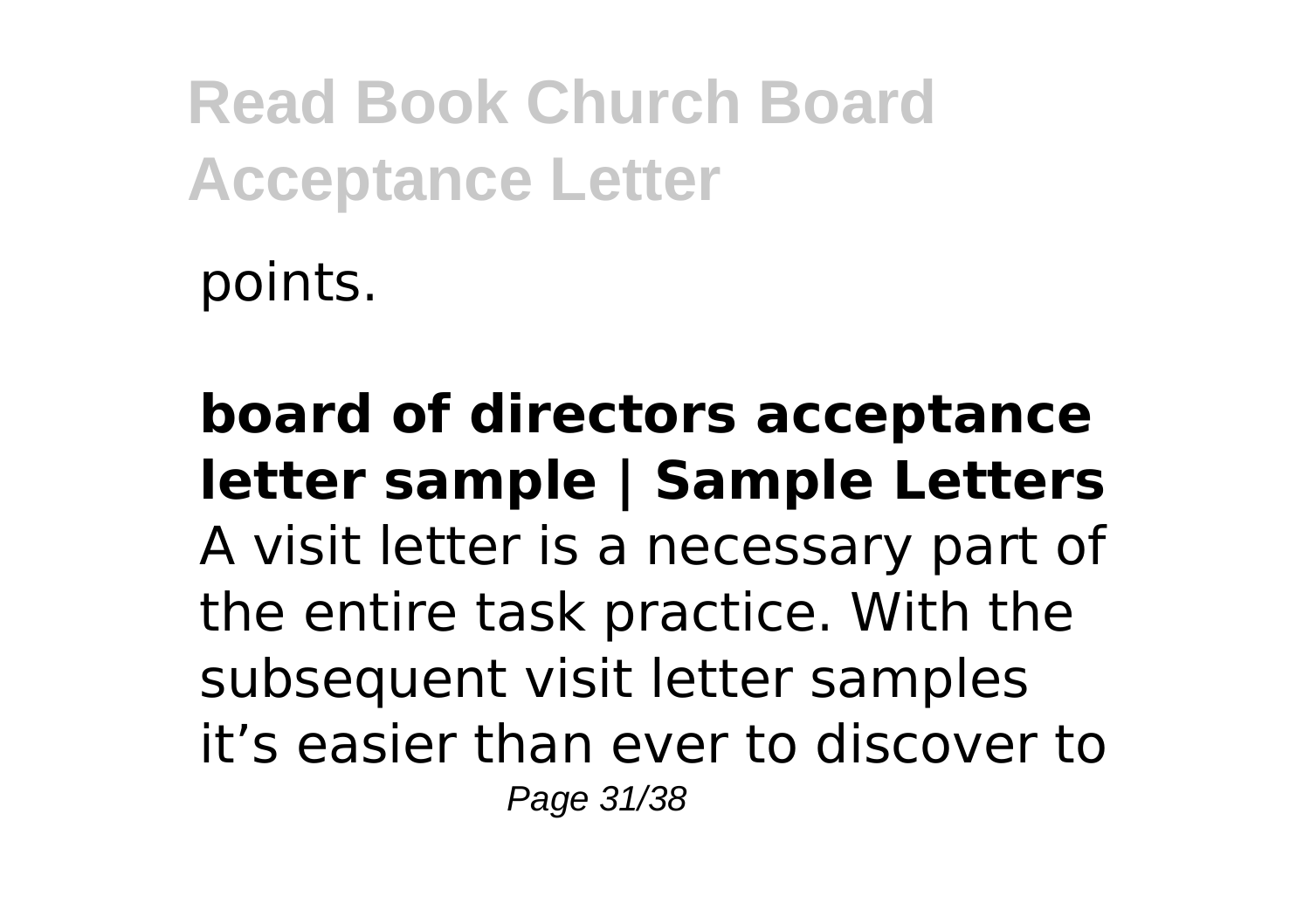craft the perfect visit letter. Most of all, the letters should be spell checker and proofread. Visit letters should supply all of the info essential for workers to begin working for the company.

## **Job Offer Letter (2 Samples) -**

Page 32/38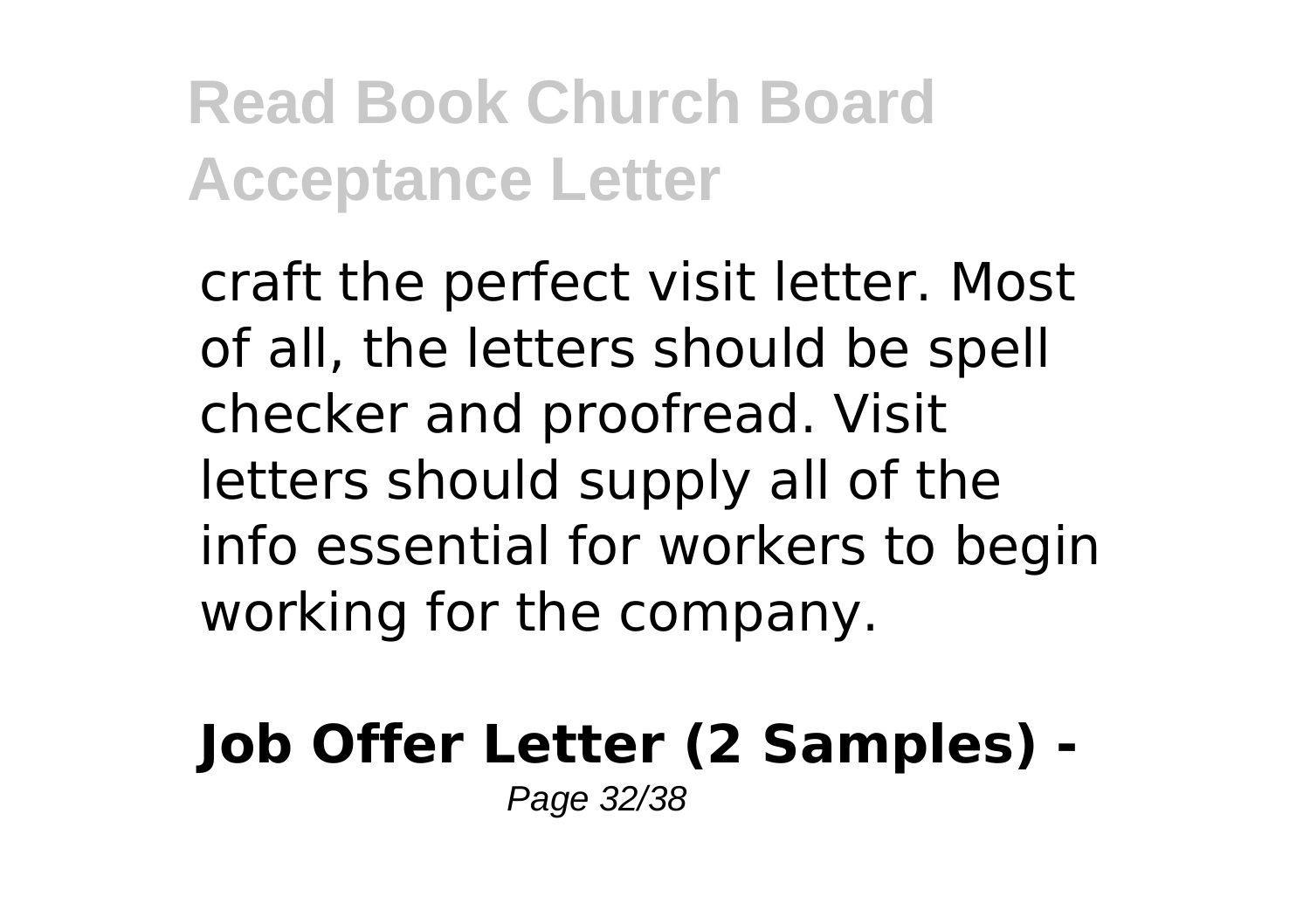**Free Church Forms, Find ...** An open letter to my beloved church. 11.6. 2014 Written By: Chester Wenger I am profoundly reluctant to write this letter because I know there are those it will wound deeply. ... • Appointed by Eastern Mennonite Mission Page 33/38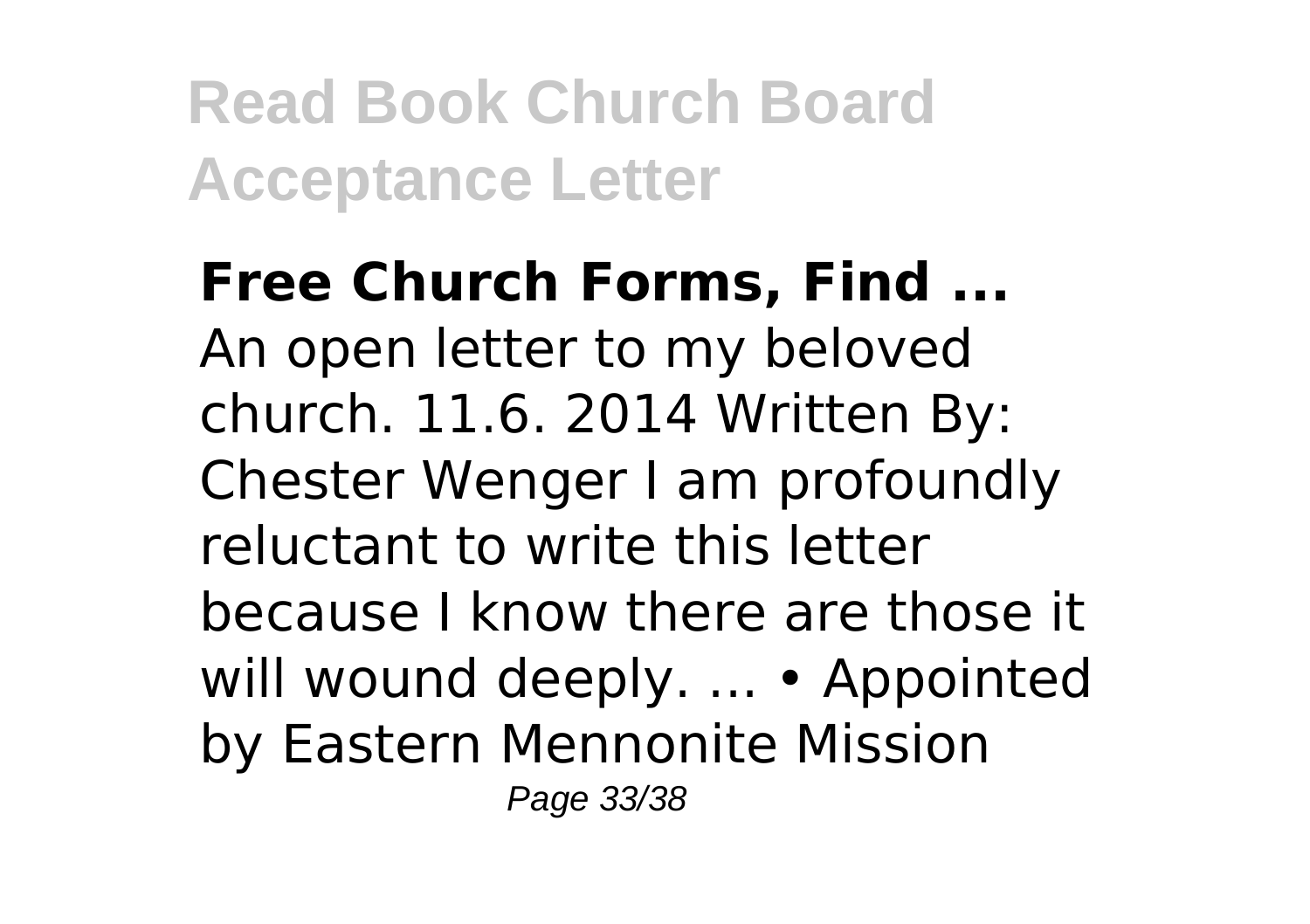Board of Lancaster Conference as the Educational Director for the Mennonite Mission in Ethiopia.

#### **Church Board Acceptance Letter** Read PDF Church Board Page 34/38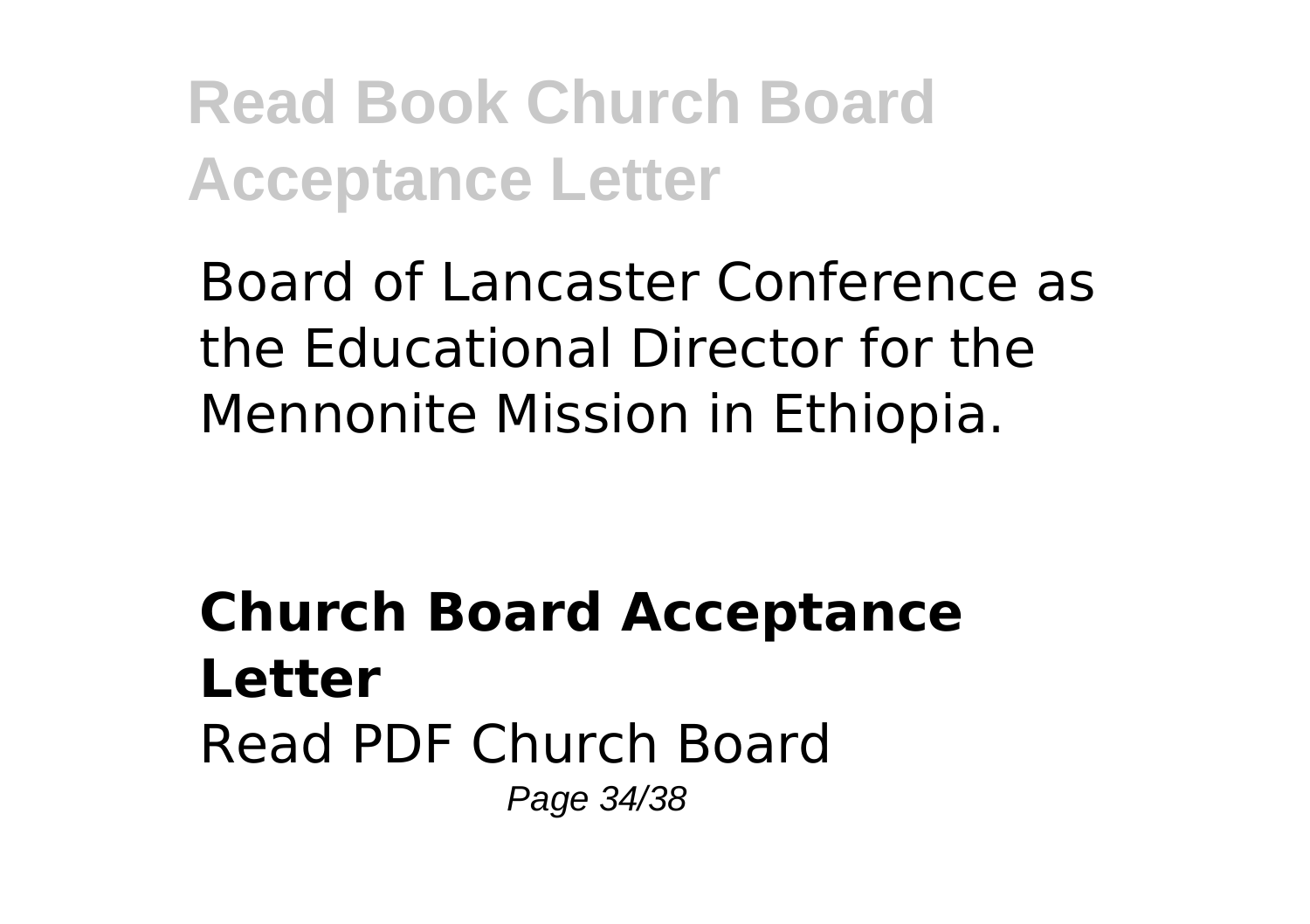Acceptance Letterdirectors or committee meetings. Just-in-time Learning videos ... Acceptance Letter An acceptance letter is a written document or a positive response given by one party to another after accepting a job offer or an ... Part #2: Healthy Page 35/38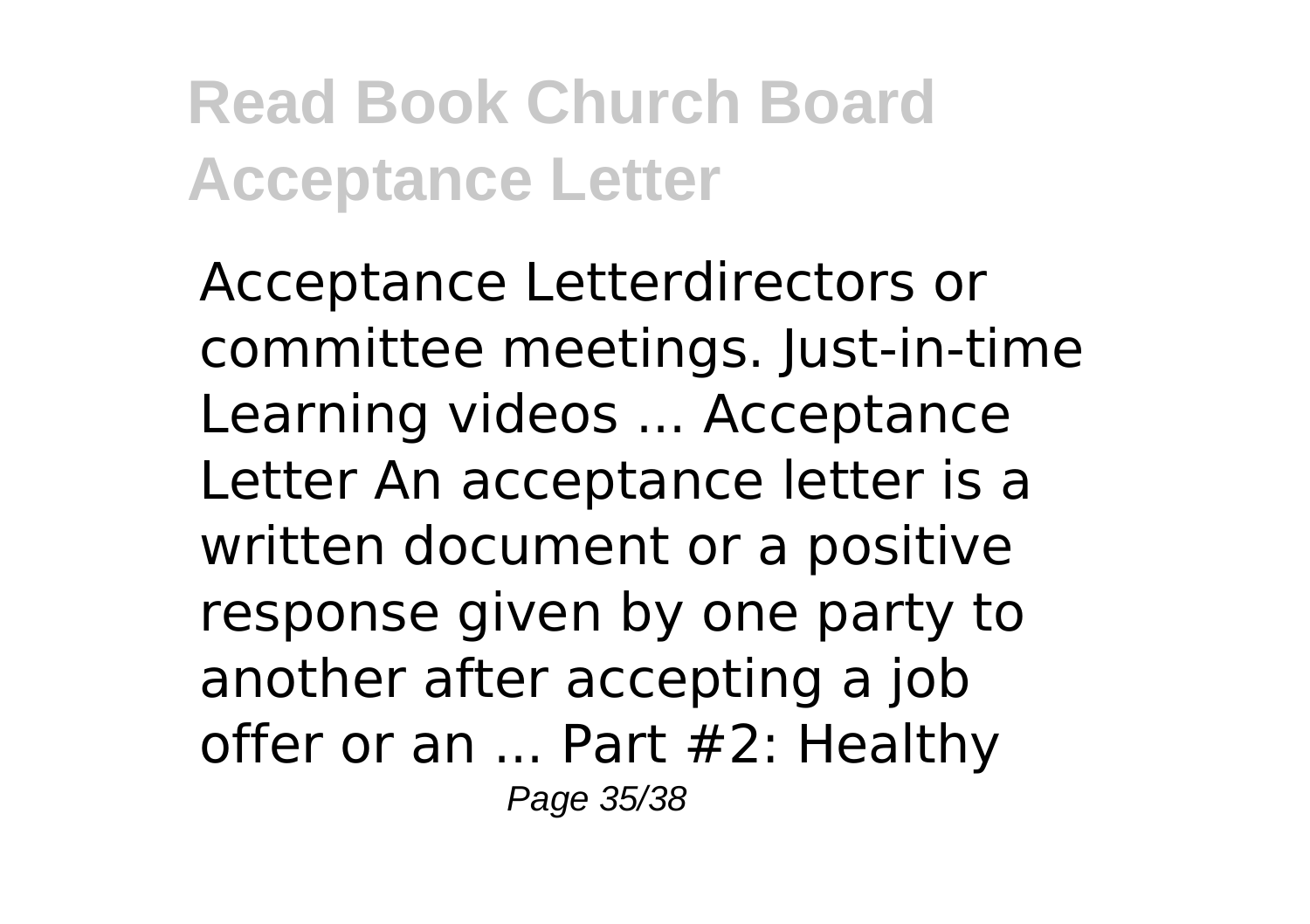Church Boards Revisited In this Page 9/20

## **A board of directors acceptance letter. Sample letter ...**

A Church Resignation Letter is a formal written notice announcing Page 36/38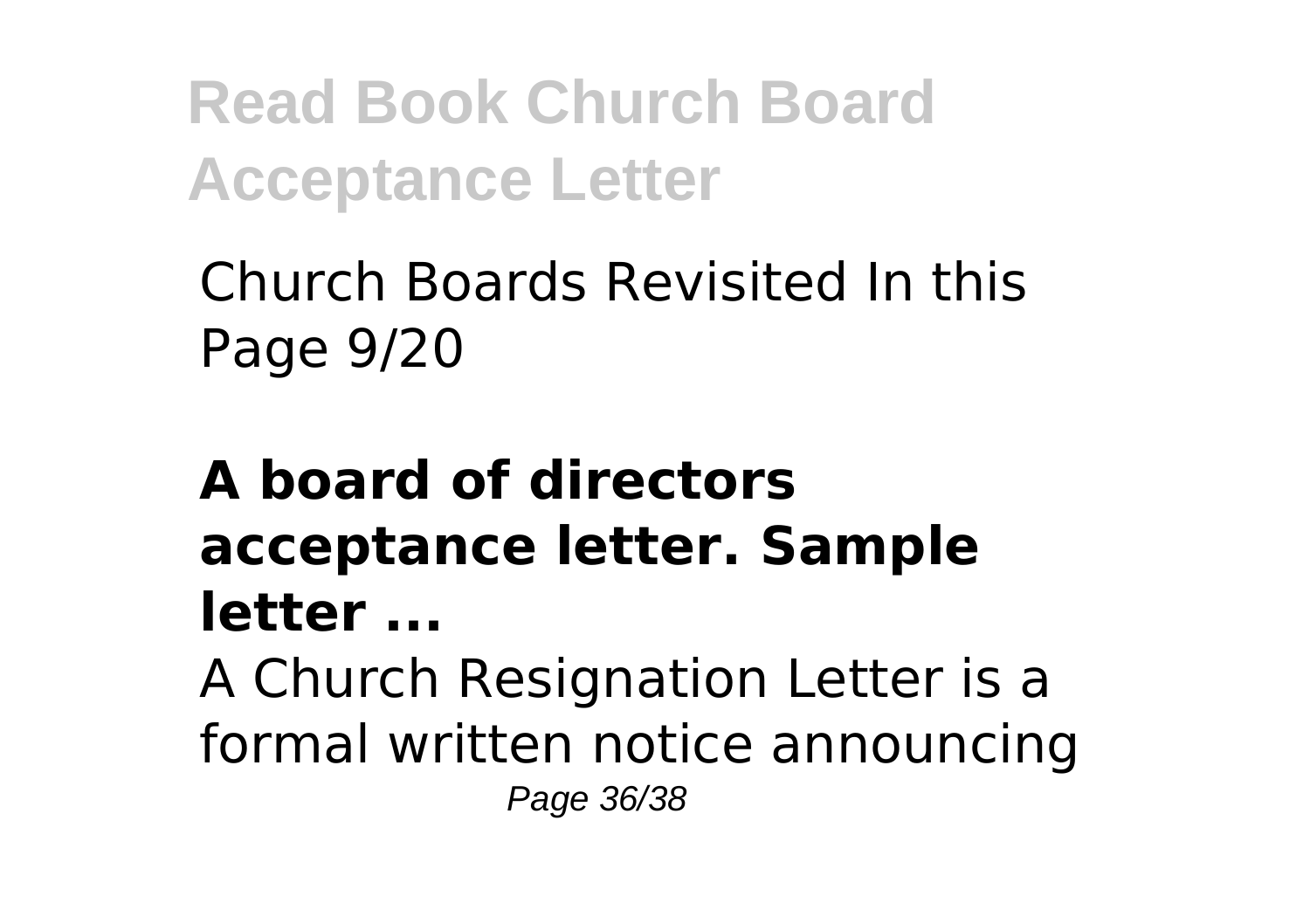the intention to leave a position with a religious organization. It is usually addressed to a pastor or other church leader. This letter should cover logistics, but it can also offer an opportunity to share sentiments and express wellwishes to the wider congregation. Page 37/38